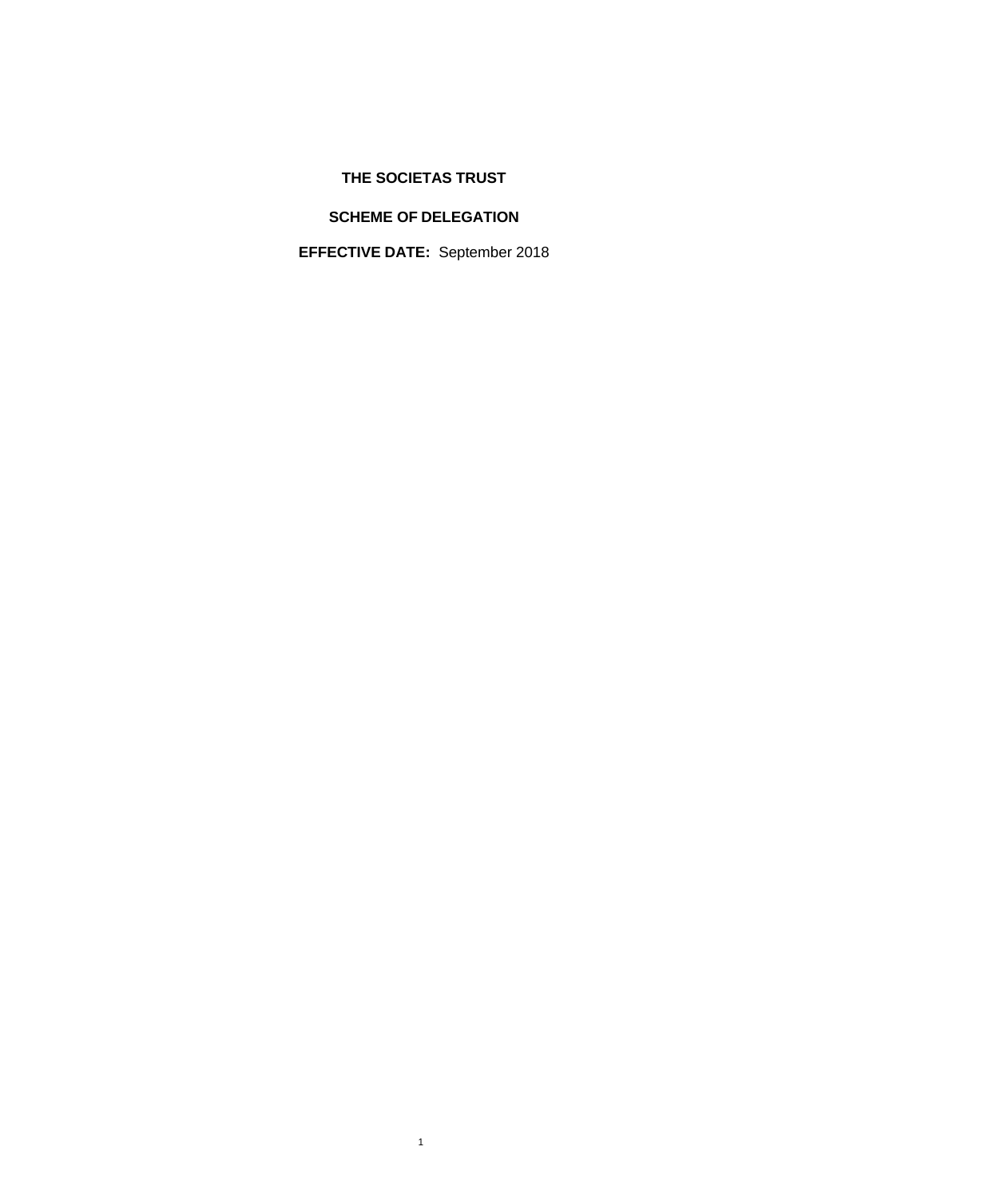# 1. **INTRODUCTION**

- 1.1 As a charity and company limited by guarantee, The Societas Trust (the "Company") is governed by a Board of Directors (the "Directors") who are responsible for, and oversee, the management and administration of the Company and the academies run by the Company. This Scheme of Delegation will apply to all academies for which the Company is responsible (the "Academies") and details for each individual academy, e.g. name, location, whether primary or secondary (or "all through") and any specific matters relating to that academy will be set out in Appendix One of this Scheme of Delegation. Any reference to "the Academy" in this Scheme of Delegation will be a reference to the Academy so named in the relevant Appendix. For some Academies additional changes to this Scheme of Delegation will be made and the clauses changed will be noted in Appendix One. The responsibilities of the relevant parties are listed in Appendix Two.
- 1.2 The Directors are accountable to external government agencies including the Charity Commission and the Department for Education ("DfE") (including any successor bodies) for the quality of the education they provide and they are required to have systems in place through which they can assure themselves of quality, safety and good practice.
- 1.3 In order to discharge these responsibilities, the Directors either appoint people to serve on a board (the "Local Governing Board") which has been established to ensure the good governance of the Academy or determine the membership of the Local Governing Board through their approval of Appendix 1 to this Scheme of Delegation.
- 1.4 This Scheme of Delegation explains the ways in which the Directors fulfil their responsibilities for the leadership and management of the Academy, the respective roles and responsibilities of the Directors and the members of the Local Governing Board and the commitments to each other to ensure the success of the Academy.
- 1.5 This Scheme of Delegation has been put in place by the Directors from the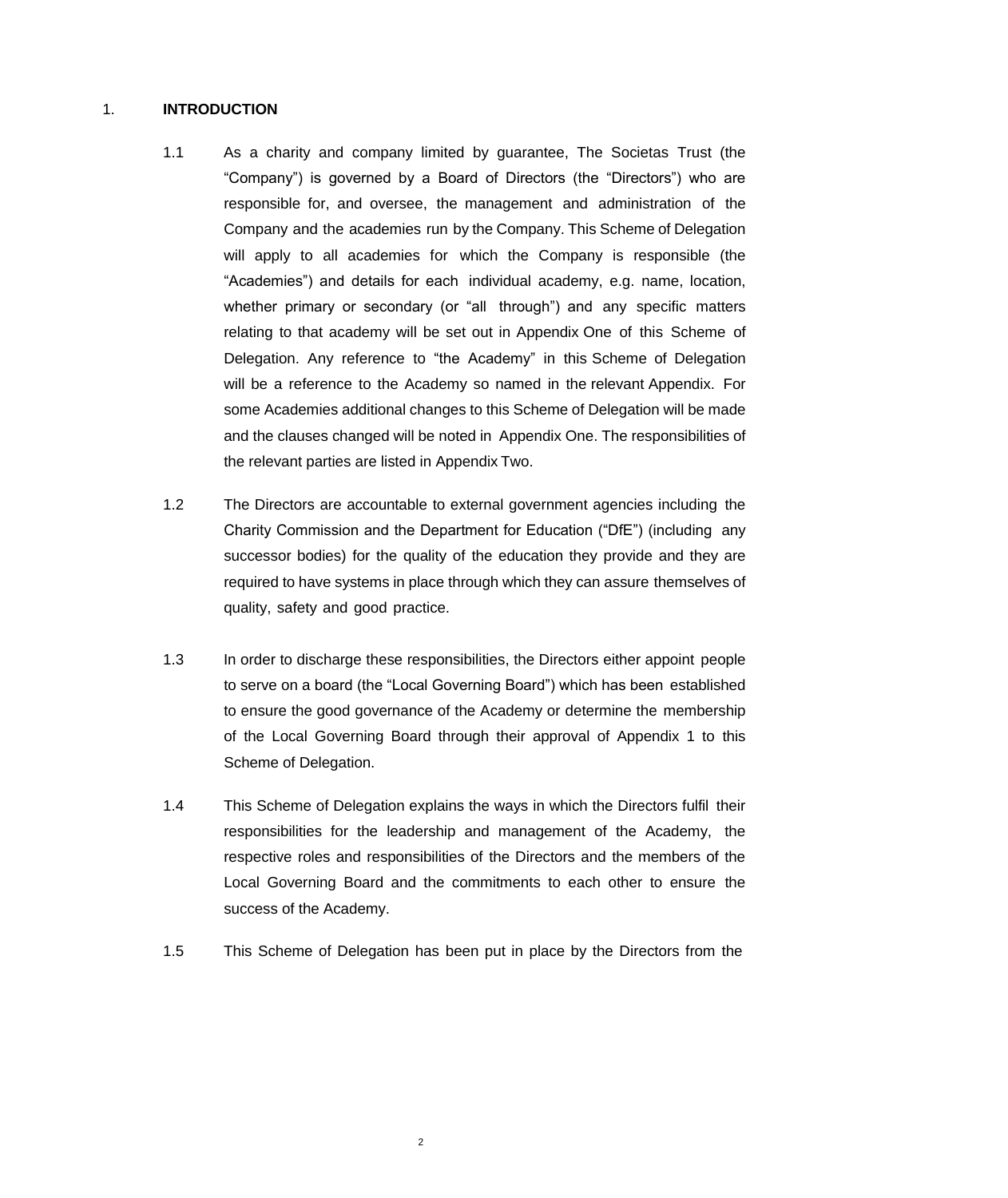Effective Date in accordance with the provisions of the Company's Articles of Association (the "Articles") and it should be read in conjunction with those Articles. References in this Scheme to numbered Articles are to the relevant clause of the Articles.

- 1.6 Before making changes to the Scheme of Delegation that applies to one or more Academies, the Directors shall consult with the Local Governing Boards. In considering any material changes to the Scheme of Delegation, the Directors will have regard to and give due consideration of any views of the Local Governing Boards.
- 1.7 Words importing the masculine gender only shall include the feminine gender.
- 1.8 "Members of the Local Governing Board" means the individuals who are appointed under Appendix One of this Scheme of Delegation to sit on the Local Governing Board of an Academy.
- 1.9 "Supplemental Funding Agreement" means a supplemental funding agreement entered into between the Secretary of State for Education and the Company relating to the funding for an Academy

# 2. **LOCAL GOVERNING BOARD ADHERENCE TO COMPANY OBJECT**

2.1 The Local Governing Board shall act consistently with the Company's object which is as follows:

to advance for the public benefit education in the United Kingdom, in particular but without prejudice to the generality of the foregoing by establishing, maintaining, carrying on, managing and developing Academies which shall offer a broad and balanced curriculum and which shall include:

The Directors may develop a mission statement for the Academies in consultationwith the Local Governing Boards and the Local Governing Boards will act consistently with that mission statement.

2.2 The Company will put measures in place to support schools if the need arises. Schools work collaboratively with other schools run by the Company in order to share resources, knowledge and expertise as may be appropriate.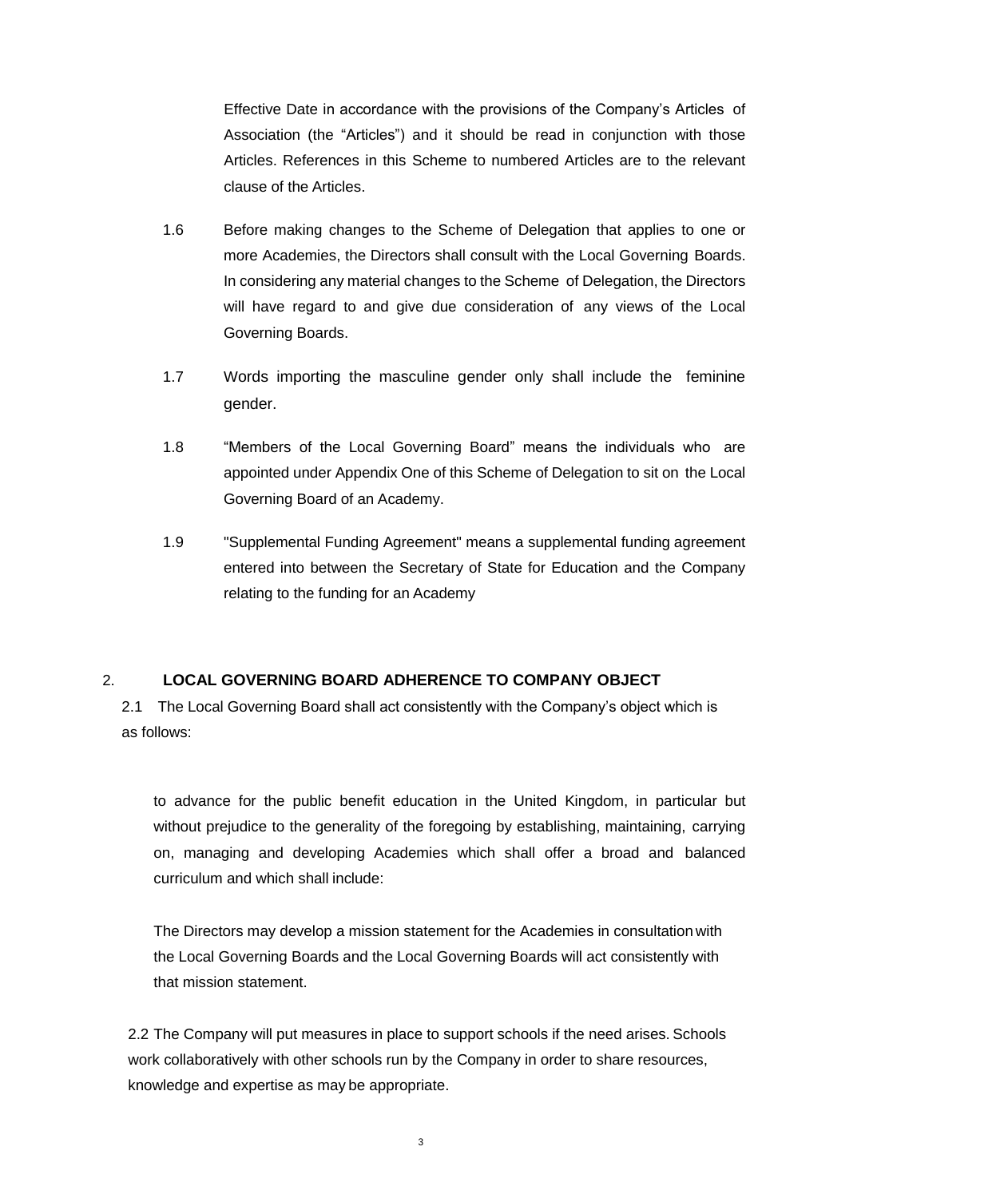2.3 At all times, the Directors and the Local Governing Board shall ensure that the Academy, is conducted in accordance with the object of the Company, as stated in 2.1, the terms of the trust governing the use of the land which is used for the purposes of the Academy and any agreement entered into with the Secretary of State for the funding of the Academy.

### 3. **DIRECTORS' POWERS AND RESPONSIBILITIES**

- 3.1 The Directors have overall responsibility and ultimate decision making authority for all the work of the Company, including the establishing and running of schools in the Company. This is largely exercised through strategic planning and the setting of policy. It is managed through business planning, monitoring of budgets, performance management, the setting of standards and the implementation of quality management processes. The Directors have the power to direct change where required acting in accordance with clause 1.6 above.
- 3.2 The Directors have a duty to act in the fulfilment of the Company's objects.
- 3.3 Directors will have regard to the interests of the other Academies for which the Company is responsible in deciding and implementing any policy or exercising any authority in respect of the Academy. In light of this, the Local Governing Board also acknowledges the desire and obligation on the Directors to put in place measures to ensure that any Academy for whom the Company is responsible is supported when the need arises. Where this may have a financial impact on the Academy, any policy shall first be discussed with the

4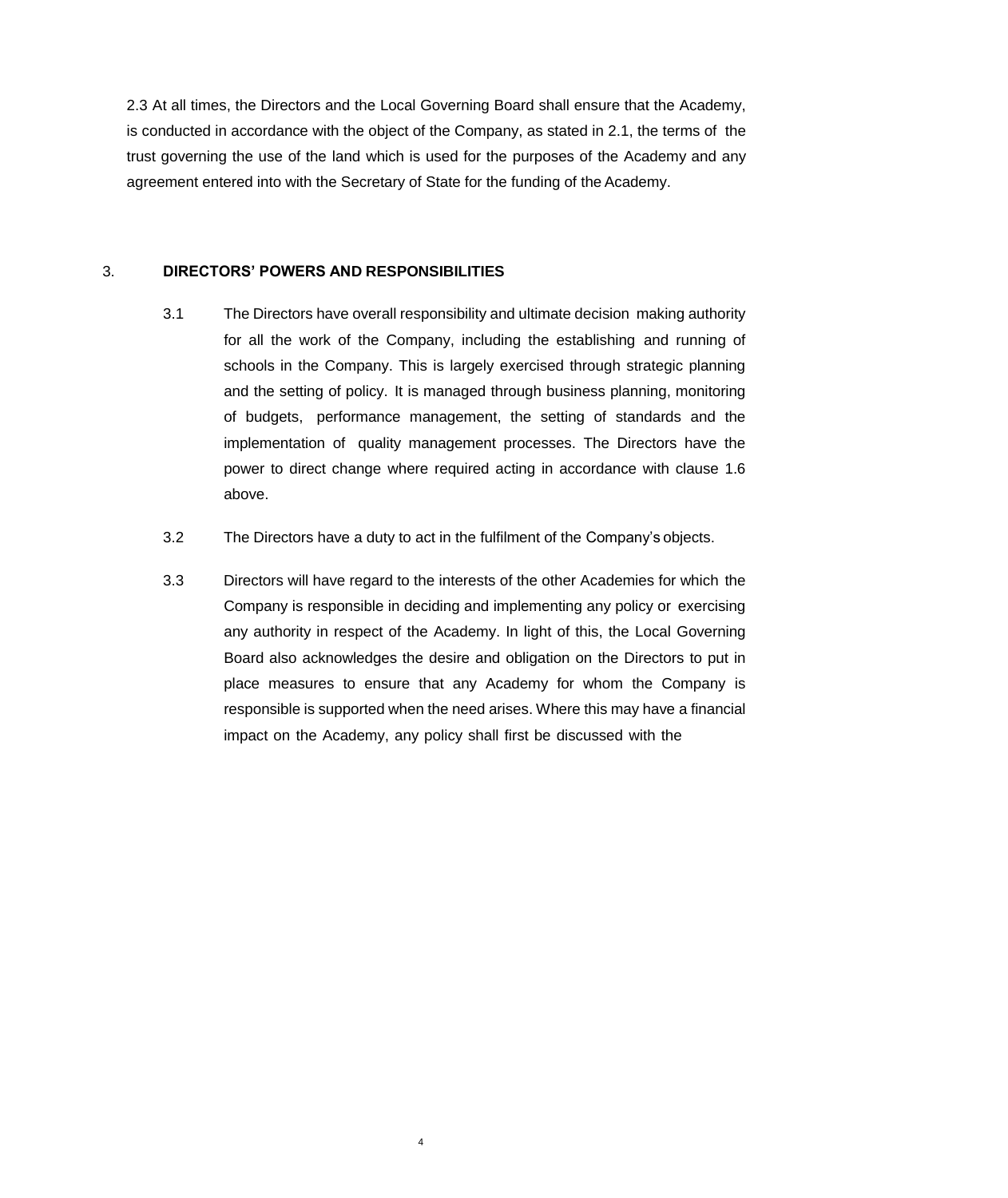Local Governing Board and their views taken into account in relation to the setting and implementation of any such policy.

- 3.4 The Articles provide for the appointment by the Directors of committees to whom the Directors may delegate certain of the functions of the Directors. The Local Governing Board of an Academy is a committee formed by the Directors and derives its power from the Directors. The Local Governing Board in conjunction with the Head Teacher is responsible for fulfilling a largely strategic role in the conduct of an Academy (or federation of Academies) as well as being responsible for the internal organisation, management and control of the Academy (or federation of Academies). The Directors may also delegate responsibility to the Head Teacher.
- 3.5 The constitution, membership and proceedings of the Local Governing Board is determined by the Directors and this Scheme of Delegation expresses such matters as well as acknowledging the authority delegated to the Local Governing Board in order to enable the Local Governing Board to run the Academy and fulfil the Academy's mission.
- 3.6 With the consent of the directors, the Local Governing Boards of two or more Academies may decide to collaborate or pool resources to further the objects of the Company more efficiently, whether along geographical lines or otherwise. The Directors shall support and facilitate such collaboration. The Local Governing Boards who are collaborating shall keep the Directors informed of such collaboration in order to help the Directors provide effective support.
- 3.7 The Directors also recognise the role that the Academies play in their communities and the Local Governing Board is free to decide how such support and patronage is given. The Local Governing Board shall ensure that any support is not inconsistent with the objects of the Company and the restrictions on use of its charitable resources and any advice or restriction placed on the Company by the Secretary of State. The Local Governing Board shall ensure that any formal collaboration or support is appropriately documented and the details notified to the Directors.
	- 3.7.1 The Directors (all or any of them) shall also be entitled to serve on the Local Governing Board and attend any meetings of the Local Governing Board.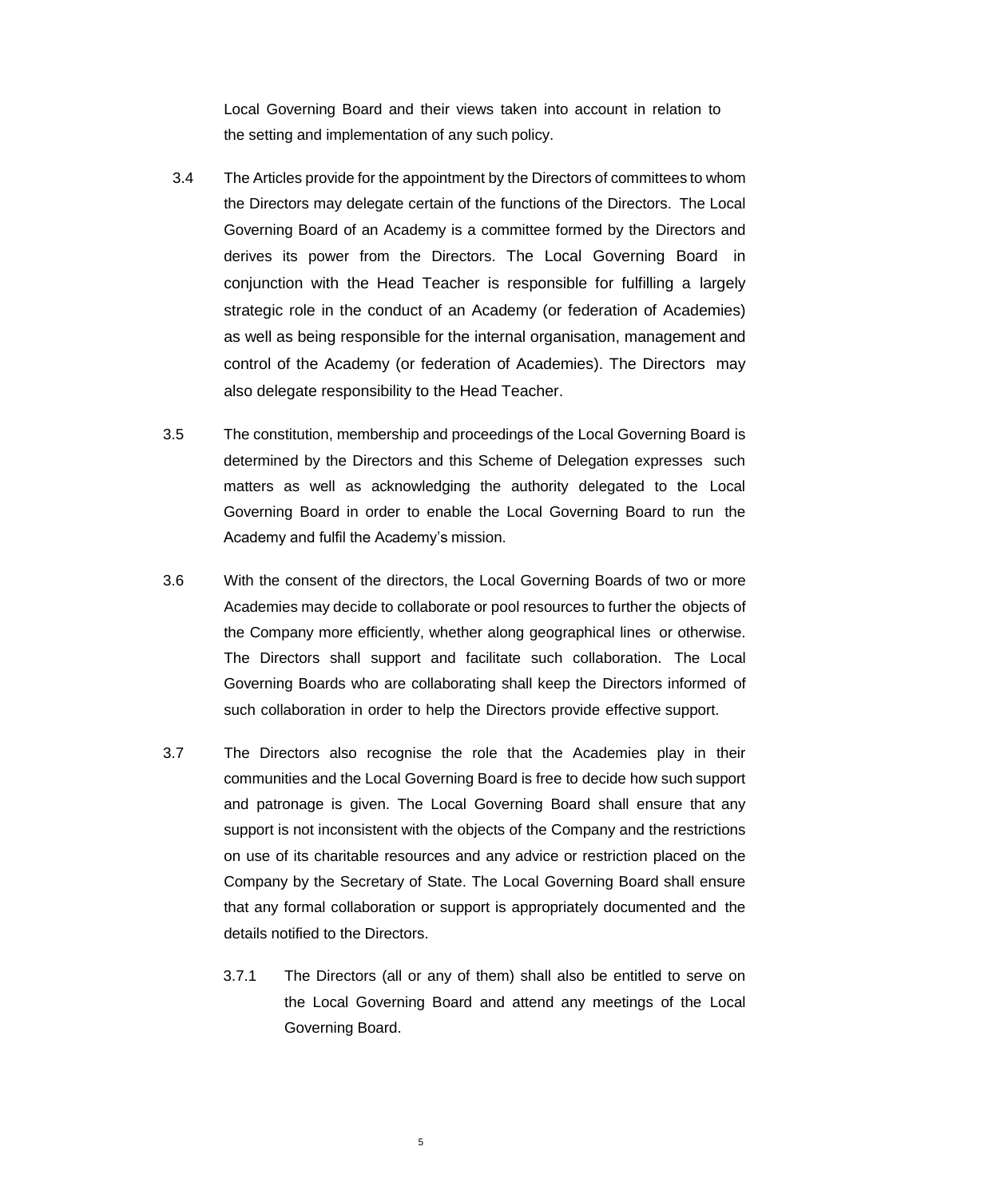3.7.2 All persons appointed or elected to the Local Governing Board shall give a written undertaking to the Directors to uphold the object of the Company.

#### **THE LOCAL GOVERNING BOARD**

#### 3.1 **Resignation and removal**

- 3.1.1 A person serving on the Local Governing Board shall cease to hold office if he resigns his office by notice to the Local Governing Board (but only if at least three persons will remain in office when the notice of resignation is to take effect).
- 3.1.2 A person serving on the Local Governing Board shall cease to hold office if he is removed by the person or persons who appointed him.

Removal of a person appointed by the Local Governing Board is effected by a resolution of the Local Governing Board but only if:

- The removal is confirmed by a resolution passed at a second meeting of the Local Governing Board not less than 14 days after the first meeting;
- The removal of the person has been specified as an item on the agenda of both meetings; and
- The following additional conditions are satisfied:
	- o The person or persons proposing the removal must at the meeting give reasons for the proposal and the person concerned must have the chance to make a statement in response
	- $\circ$  The person subject to removal is provided with written details of the case against them ahead of any meeting, which should also include details of how the case is being handled, and the timeframes involved.
- 3.1.3 Before removing a person serving on the Local Governing Board, the person or persons who appointed him must first ask whether removing him is an appropriate response and whether alternative action has been attempted. It may well be that informal discussions which have been had ultimately led to suspension, but the individual has continued to behave in a way that is disrupting the effectiveness of the Local Board. In which case it may be wholly appropriate to remove them.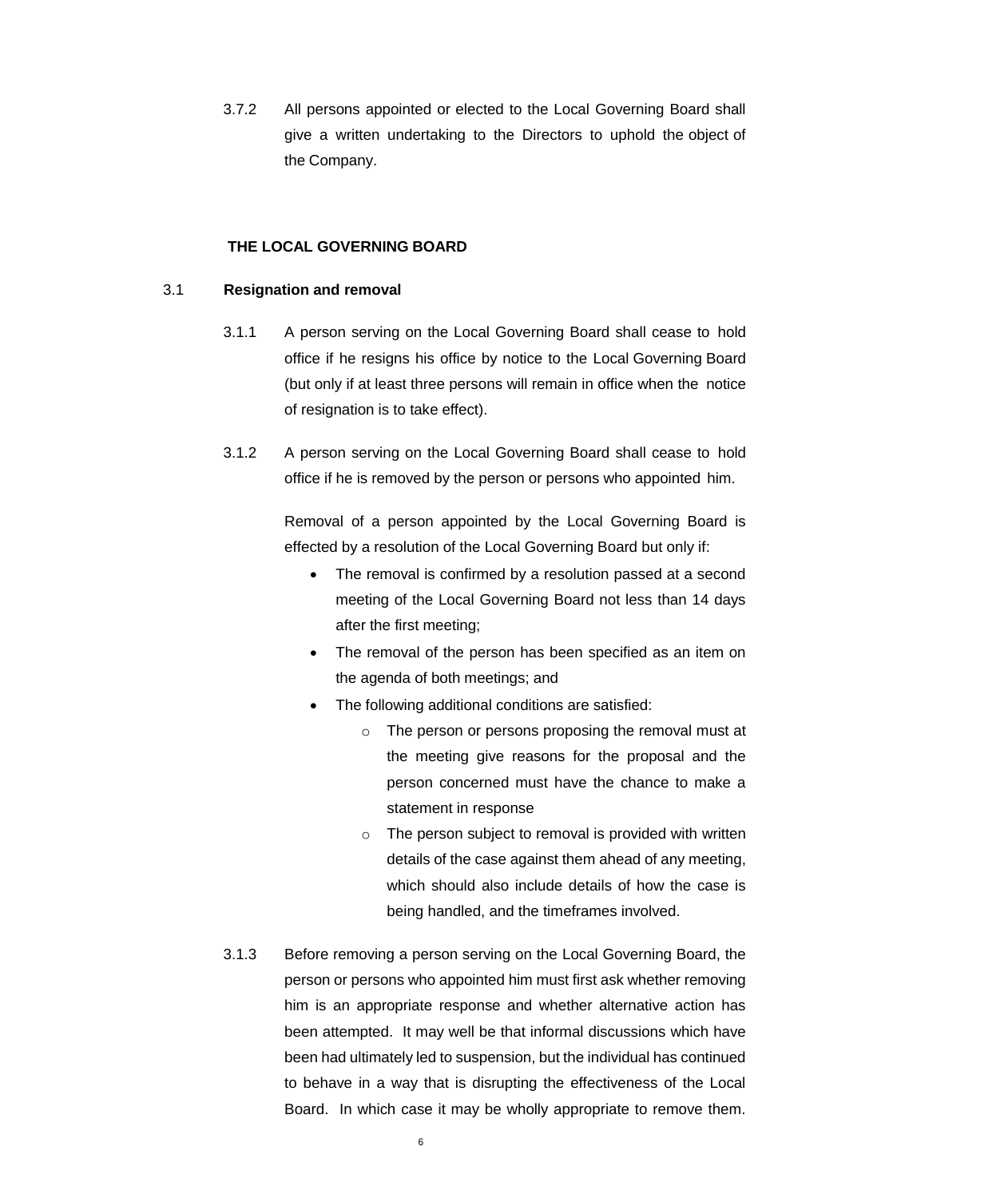Nevertheless, the Local Board will need to ensure that their removal is fair and justified.

- 3.1.4 Local Governing Boards are expected to provide an appeals procedure to enable any person removed by resolution at the second meeting to test the reasonableness of the Local Governing Board's decision to remove them. The appeals panel of 3 members should be completely independent of the Local Governing Board, and include governors from other Local Governing Boards in the Trust and/or representatives from the Directors' Board.
- 3.1.5 If any person who serves on the Local Governing Board in his capacity as an employee at the Academy ceases to work at the Academy then he shall be deemed to have resigned and shall cease to serve on the Local Governing Board automatically on termination of his work at the Academy.
- 3.1.6 Where a person who serves on the Local Governing Board resigns his office or is removed from office, that person or, where he is removed from office, those removing him, shall give written notice thereof to the Local Governing Board who shall inform the Directors.

# 3.2 **Disqualification of members of the Local Governing Board**

7

3.2.1 No person shall be qualified to serve on the Local Governing Board unless he is aged 18 or over at the date of his election or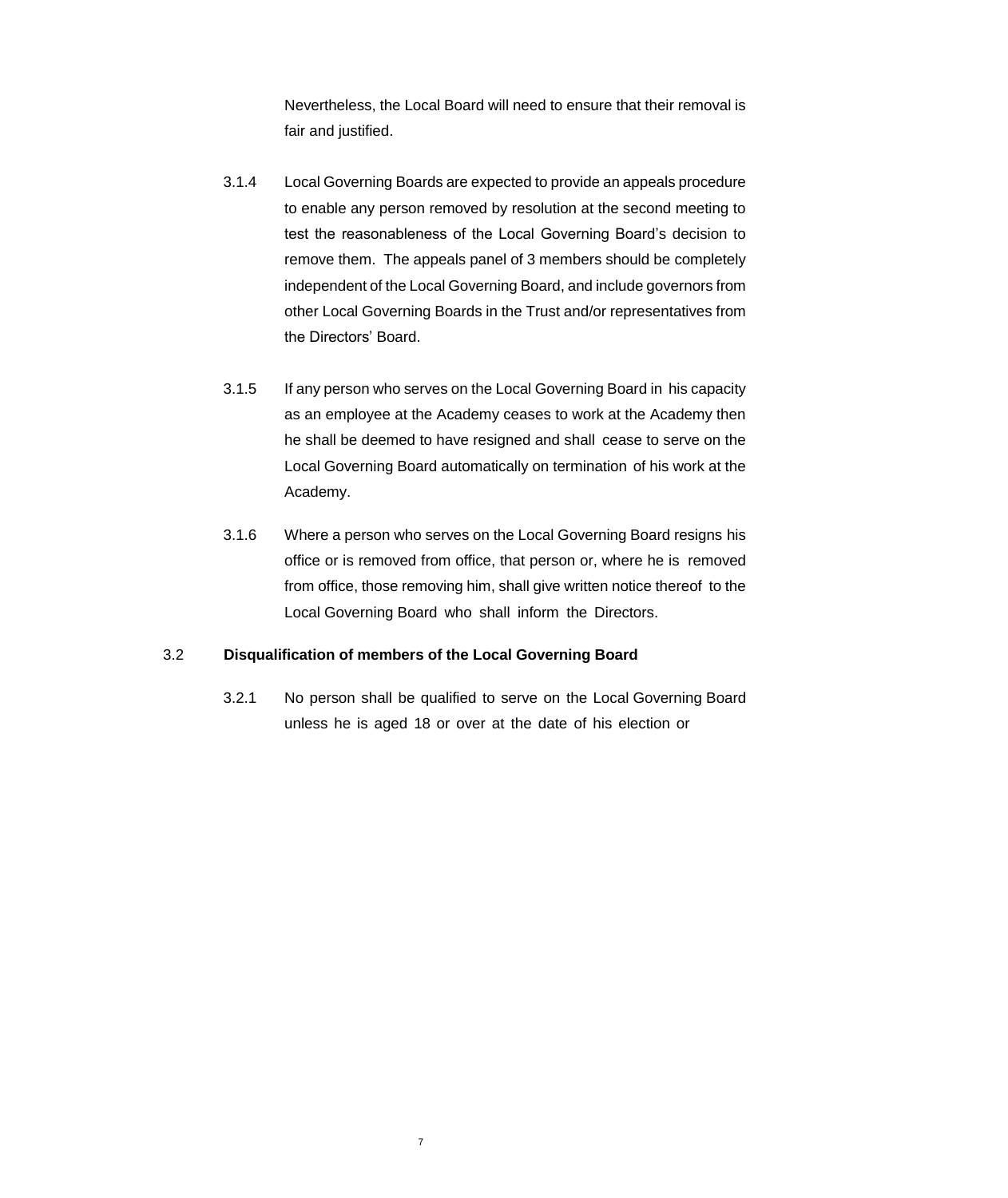appointment. No current pupil of the Academy shall be entitled to serve on the Local Governing Board.

- 3.2.2 A person serving on the Local Governing Board shall cease to hold office if he becomes incapable by reason of mental disorder, illness or injury of managing or administering his own affairs.
- 3.2.3 A person serving on the Local Governing Board shall cease to hold office if he is absent without the permission of the Chair of the Local Governing Board from all the meetings of the Local Governing Board held within a period of six months and the Local Governing Board resolves that his office be vacated.
- 3.2.4 A person shall be disqualified from serving on the Local Governing Board if:
	- 3.2.4.1 his estate has been sequestrated and the sequestration has not been discharged, annulled or reduced; or
	- 3.2.4.2 he is the subject of a bankruptcy restrictions order or an interim order.
- 3.2.5 A person shall be disqualified from serving on the Local Governing Board at any time when he is subject to a disqualification order or a disqualification undertaking under the Company Directors Disqualification Act 1986 or to an order made under section 429(2)(b) of the Insolvency Act 1986 (failure to pay under county court administration order).
- 3.2.6 A person serving on the Local Governing Board shall cease to hold office if he would cease to be a director by virtue of any provision in the Companies Act 2006 or is disqualified from acting as a trustee by virtue of section 72 of the Charities Act 1993 (or any statutory reenactment or modification of that provision).
- 3.2.7 A person shall be disqualified from serving on the Local Governing Board if he has been removed from the office of charity trustee or trustee for a charity by an order made by the Charity Commission or the High Court on the grounds of any misconduct or mismanagement in the administration of the charity for which he was responsible or to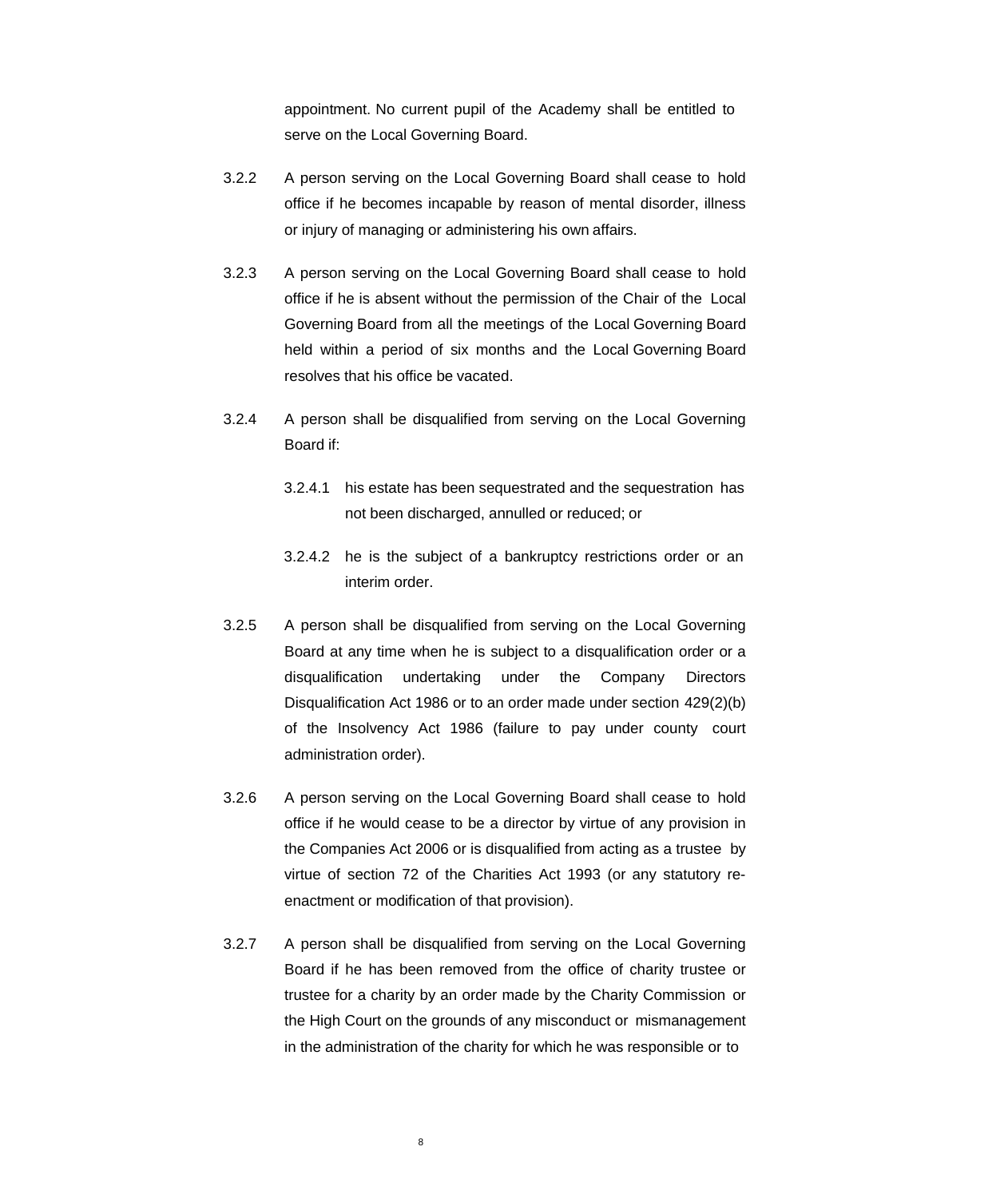which he was privy, or which he by his conduct contributed to or facilitated.

- 4.2.8 A person shall be disqualified from serving on the Local Governing Board if he has not provided to the chairman of the Directors a criminal records certificate at an enhanced disclosure level under section 113B of the Police Act 1997. In the event that the certificate discloses any information which would in the opinion of either the chairman or the Chief Executive Officer confirm their unsuitability to work with children that person shall be disqualified. If a dispute arises as to whether a person shall be disqualified, a referral shall be made to the Secretary of State to determine the matter. The determination of the Secretary of State shall be final.
- 3.2.9 A person shall be disqualified from serving on the Local Governing Board if he is a person in respect of whom a direction has been made under section 142 of the Education Act 2002 or is subject to any prohibition or restriction which takes effect as if contained in such a direction.
- 3.2.10 A person shall be disqualified from serving on the Local Governing Board where he has, at any time, been convicted of any criminal offence, excluding any that have been spent under the Rehabilitation of Offenders Act 1974 as amended, and excluding any offence for which the maximum sentence is a fine or a lesser sentence except where a person has been convicted of any offence which falls under section 72 of the Charities Act 1993.
- 3.2.11 After the Academy has opened, a person shall be disqualified from serving on the Local Governing Board if he has not provided to the chairman of the Local Governing Board a criminal records certificate at an enhanced disclosure level under section 113B of the Police Act 1997. In the event that the certificate discloses any information which would in the opinion of either the chairman or the Head Teacher confirm their unsuitability to work with children that person shall be disqualified. If a dispute arises as to whether a person shall be disqualified, a referral shall be made to the Secretary of State to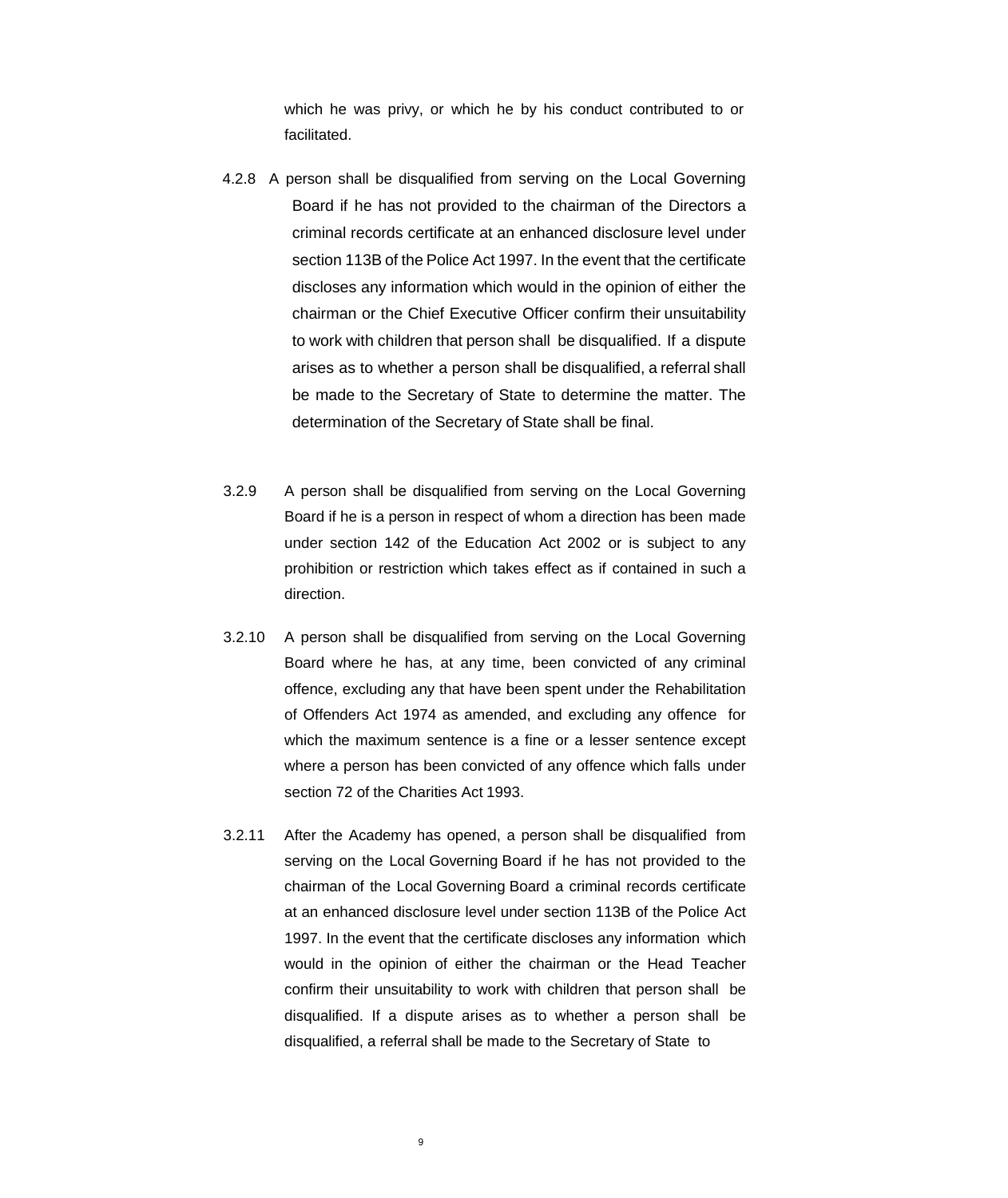determine the matter. The determination of the Secretary of State shall be final.

- 4.2.12 A person shall be disqualified from serving on the Local Governing Board if he has been disqualified from being a Governor of a Church of England designated school where applicable.
- 4.2.13 Where, by virtue of this Scheme of Delegation, a person becomes disqualified from serving on the Local Governing Board; and he =was, or was proposed, to so serve, he shall upon becoming so disqualified give written notice of that fact to the Local Governing Board who shall inform the Directors.
- 3.2.12 This clause 4.2 and paragraph 2 of the Appendix shall also apply to any member of any committee of the Local Governing Board who is not a member of the Local Governing Board.

# 4. **DELEGATED POWERS**

#### 4.1 **General Provisions**

- 4.1.1 Subject to provisions of the Companies Act 2006, the Articles and to any directions given by the Members of the Company following a special resolution, the management of the business of the Academy shall be delegated by the Directors to the Local Governing Board who may exercise all the powers of the Company in so far as they relate to the Academy, in accordance with the terms of this Scheme of Delegation. No alteration of the Articles and no such direction shall invalidate any prior act of the Local Governing Board which would have been valid if that alteration had not been made or that direction had not been given. Except as provided for in this Scheme of Delegation, the powers given by this Scheme of Delegation shall not be limited by any special power given to the Directors by the Articles or to the Local Governing Board by this Scheme of Delegation and a meeting of the Local Governing Board at which a quorum is present may exercise all the powers so delegated.
- 4.1.2 In general terms, the responsibility of the Directors in so far as the business of the Academy is concerned is to determine the policy and procedures of the Company (which the Local Governing Board shall comply with) and to consider and respond to strategic issues. Whilst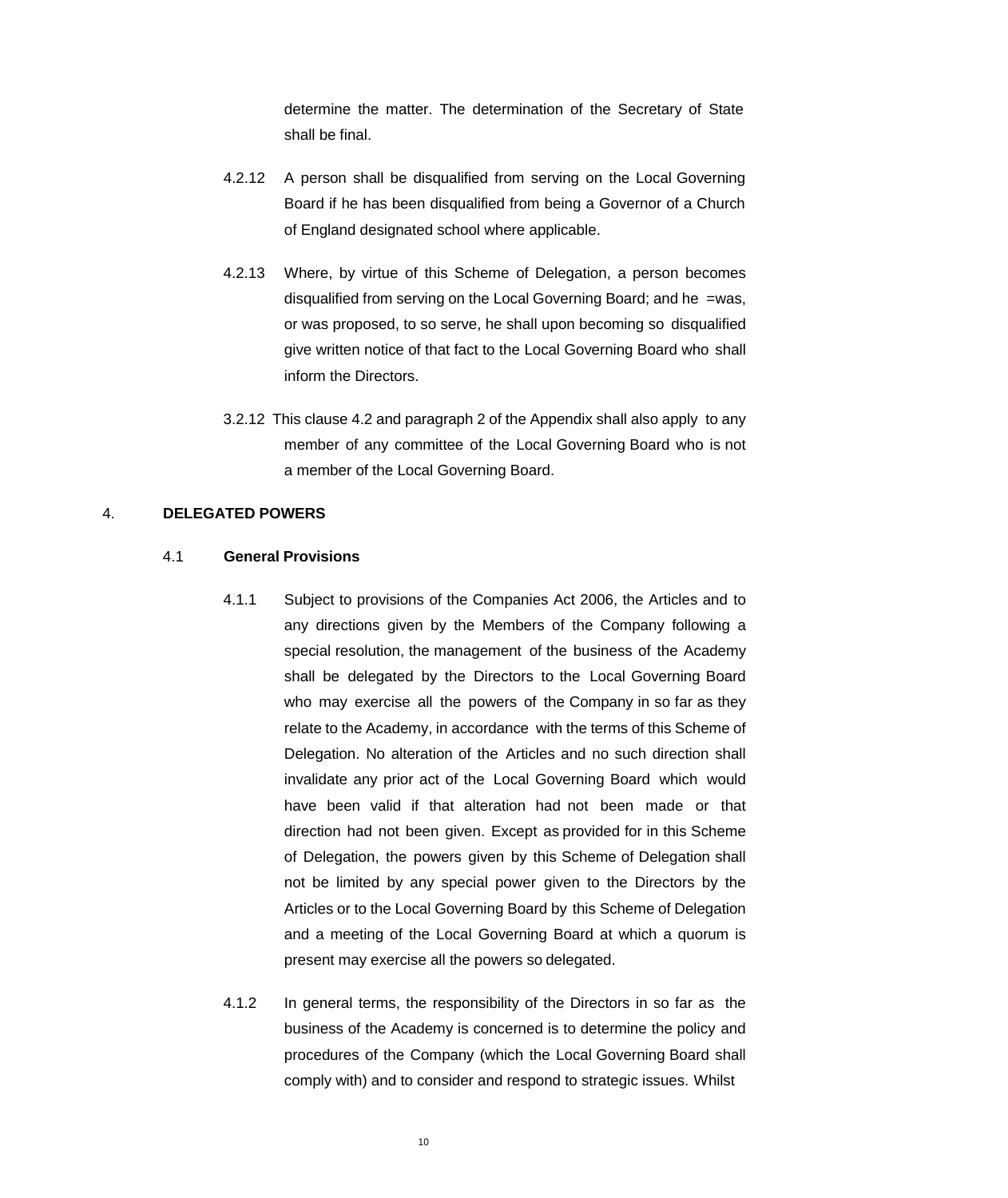the Directors are free to decide what constitutes a strategic issue, having regard to all the circumstances, unless a matter is identified as a strategic issue and/or is identified as being the responsibility of the Directors under this Scheme of Delegation, the responsibility for such matter will be that of the Local Governing Board.

- 4.1.3 Except as provided for in this Scheme of Delegation, in addition to all powers hereby expressly conferred upon the Local Governing Board and without detracting from the generality of the powers delegated, the Local Governing Board shall have the following powers, namely:
	- 4.1.3.1 to expend certain funds of the Company as permitted by clause 5.2 in such manner as the Local Governing Board shall consider most beneficial for the achievement of the Object in so far as it relates to the Academy and to invest in the name of the Company such part of the funds of the Company for which it has responsibility pursuant to this Scheme of Delegation as it may see fit and to direct the sale or transposition of any such investments and to expend the proceeds of any such sale in furtherance of the Object; and
	- 4.1.3.2 to enter into contracts on behalf of the Company in so far as they relate to the Academy and are within the scope of the Local Governing Board's responsibility as set out in this Scheme of Delegation.
- 4.1.4 In the exercise of its powers and functions, the Local Governing Board may consider any advice given by the Head Teacher, any other executive officer of the Academy or the Company, the Directors.
- 4.1.5 Any bank account in which any money of the Company in so far as it relates to the Academy is deposited shall be operated by the Local Governing Board in the name of the Company if so deemed appropriate and after taking advice from the Company's bank and Accountants. All cheques and orders for the payment of money from such an account shall be signed by at least two signatories authorised by the Local Governing Board except where expenditure exceeds such amount as the Directors shall notify from time to time in which case one of those signatories shall be the chairman of the Directors or in his absence the vice-chairman of Directors.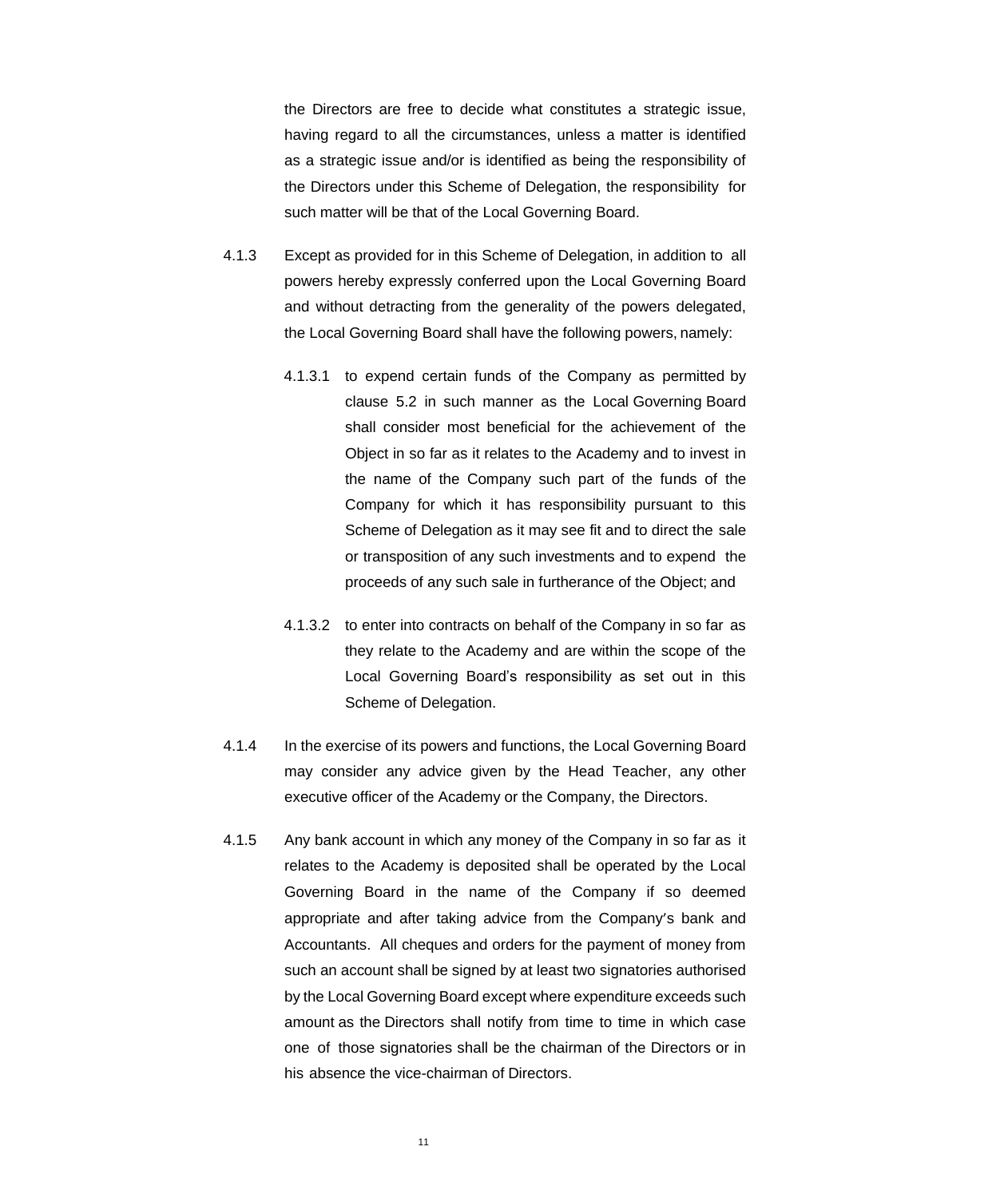4.1.6 No monies of the Company (whether or not authority to expend has been devolved to the Local Governing Board) shall be paid into any bank account other than a bank account authorised by the Directors.

#### 4.2 **Finance**

- 4.2.1 In acknowledgement of the receipt by the Directors of funds in relation to the Academy; provided by the Secretary of State, donated to the company and generated from the activities of the Company, the Directors delegate to the Local Governing Board the responsibility to manage and expend all monies received on account of the Academy for the purposes of the Academy subject to such restrictions or other stipulations as the Directors may impose from time to time in respect of the Academy. The Local Governing Board acknowledges the support provided by the Directors and that certain costs will be incurred by them in undertaking their functions and meeting their responsibilities, in particular in relation to:
	- 4.2.1.1 the production of corporate accounts for the Company and the auditing of those accounts;
	- 4.2.1.2 ensuring appropriate insurances are in place and implementing a suitable risk management strategy;
	- 4.2.1.3 the functions of the Company Secretary and Responsible Officer (required for the purposes of the Master Funding Agreement); and
	- 4.2.1.4 other central services and functions provided by Directors.

There may be other services provided by the Directors on either an optional or a non-discretionary basis and these will be agreed with the Local Governing Board. In light of this, the Local Governing Board will be expected to meet a proportion of the costs incurred by the Directors, which shall be determined by the Directors on annual basis. The Directors will on request make available to the Local Governing Board full details of the expenditure incurred by the Directors on behalf of the Company and will in advance of each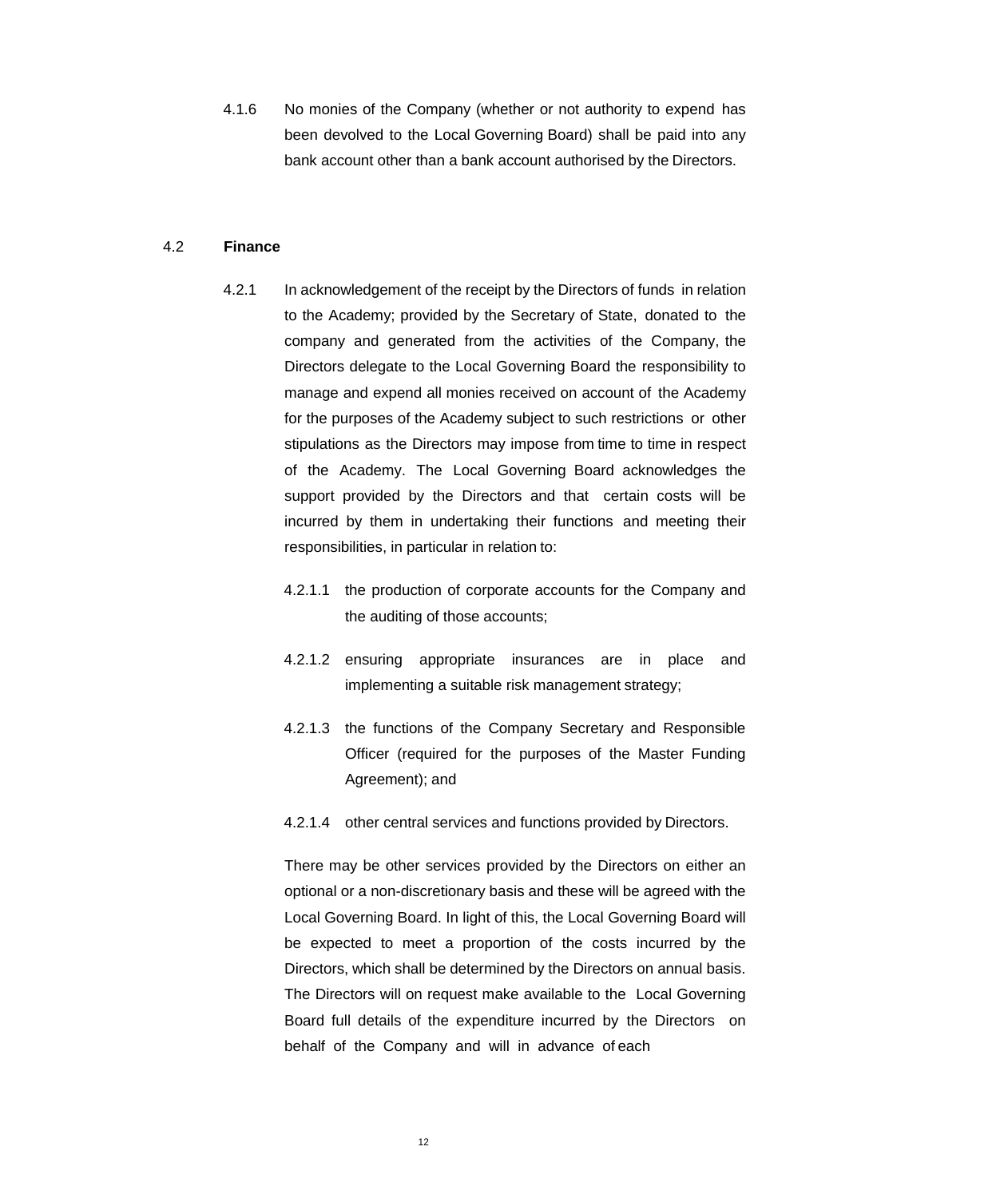academic year circulate a draft budget for the Company for discussion with the Local Governing Board.

- 4.2.2 Whilst the Local Governing Board shall have the power to enter into contracts on behalf of the Company in so far as they relate to the Academy pursuant to clause 5.1.3, the Local Governing Board shall first obtain the written consent of the Directors to any contracts or expenditure for any single matter above such amount as shall be notified by the Directors to the Academy from time to time.
- 4.2.3 The accounts of the Company shall be the responsibility of the Directors but the Local Governing Board shall provide such information about the finances of the Academy as often and in such format as the Directors shall require. The Directors will be seeking to harmonise the financial systems of the Academies and the Local Governing Board will support this objective, both acknowledging the intention not to overburden the Academy by seeking to implement significant changes too swiftly.
- 4.2.4 The Local Governing Board shall ensure that proper procedures are put in place for the safeguarding of funds and that the requirements of the Academies Financial Handbook and the Master Funding Agreement are observed at all times as well as any requirements and recommendations of the Directors and the Secretary of State. For the avoidance of doubt the Directors and the Local Governing Board acknowledge the restriction on borrowing contained in the Master Funding Agreement.
- 4.2.5 The Local Governing Board shall seek the approval each year of the Directors to the budget for the Academy and shall use all reasonable endeavours to operate within this budget. The Local Governing Board shall inform the Directors of any need for material unplanned expenditure and will discuss with the Directors (and others as the Directors shall require) options for identifying available funding.
- 4.2.6 The Local Governing Board shall apply appropriate risk management strategies and shall at all times adopt financial prudence in managing the financial affairs of the Company in so far as these relate to the Academy. The Academy will comply with any requests of the Directors to undertake a risk assessment of the activities of the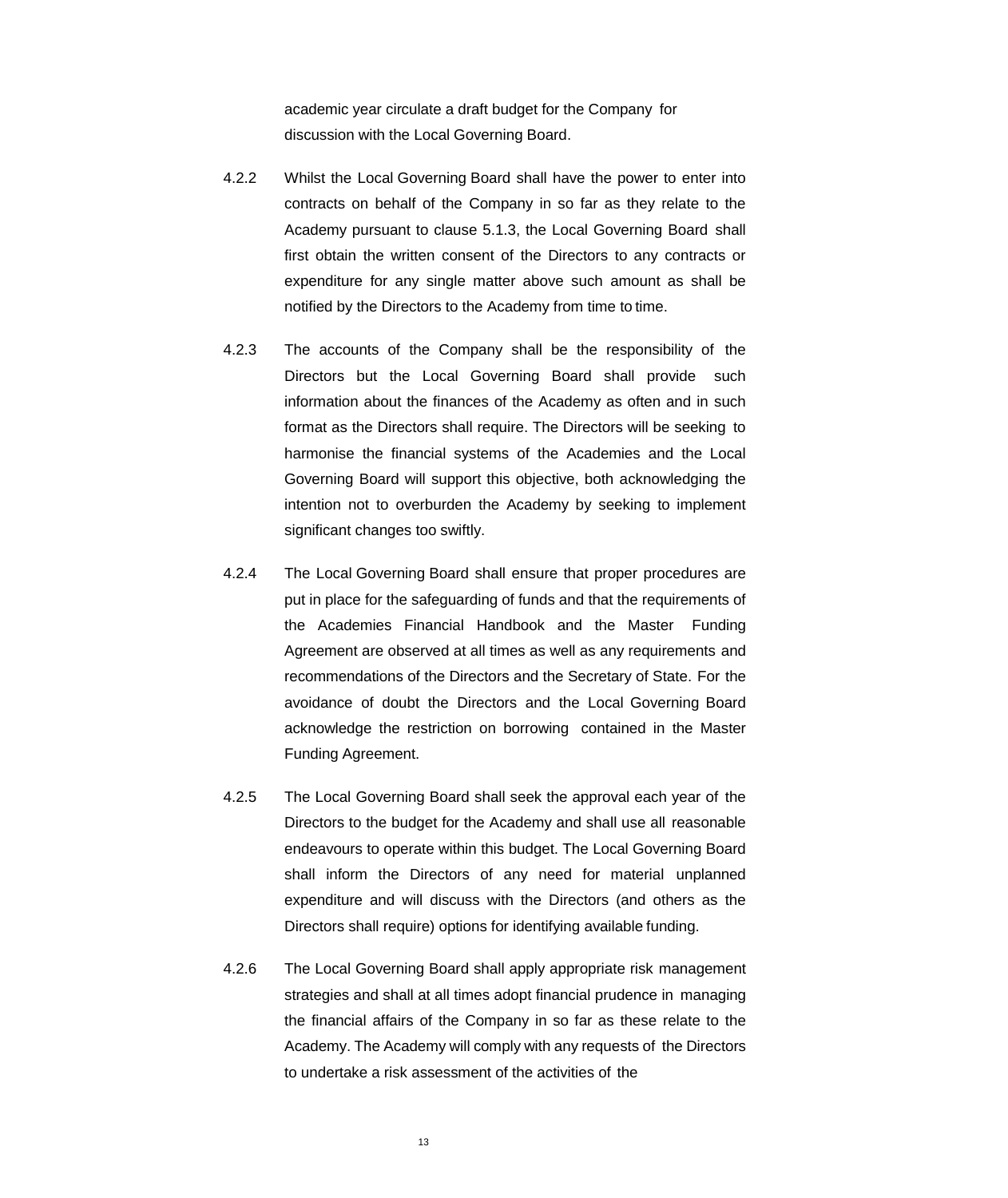Academy whether for auditing purposes or not and whether such assessment is required by the Secretary of State or not. The Directors will notify the Local Governing Board of its risk assessment policy from time to time and the Local Governing Board shall use its best endeavours to comply with it at all times.

4.2.7 The Directors acknowledge the Local Governing Board's right and intention to use any voluntary (i.e. non grant) funds (including any restricted funds) raised by the Local Governing Board for the purposes for which they have been raised and otherwise solely at the discretion of the Local Governing Board provided this is within the objects of the Company. Proper accounts will be kept by the Local Governing Board showing the receipt and use of such funds and the extent to which such funds are restricted, in the light of the obligation on the Company to note these funds separately in the accounts of the Company.

# 4.3 **Premises**

- 4.3.1 Subject to and without prejudice to clauses 5.3.2 and 5.3.4, the maintenance of the buildings and facilities used in respect of the Academy is the responsibility of the Local Governing Board, who shall have regard at all times to the safety of the users of the buildings and the facilities and the legal responsibilities of the Directors (and/or any others) as owners of such buildings and facilities.
- 4.3.2 The Local Governing Board shall in conjunction with the Directors develop a 5 year estate management strategy that will identify the suitability of building and facilities in light of long term curriculum needs and the need for and availability of capital investment to meet the Local Governing Board's responsibility to ensure the buildings and facilities are maintained to a good standard.
- 4.3.3 The responsibility for any disposals or acquisitions of land owned by the Company will be that of the Directors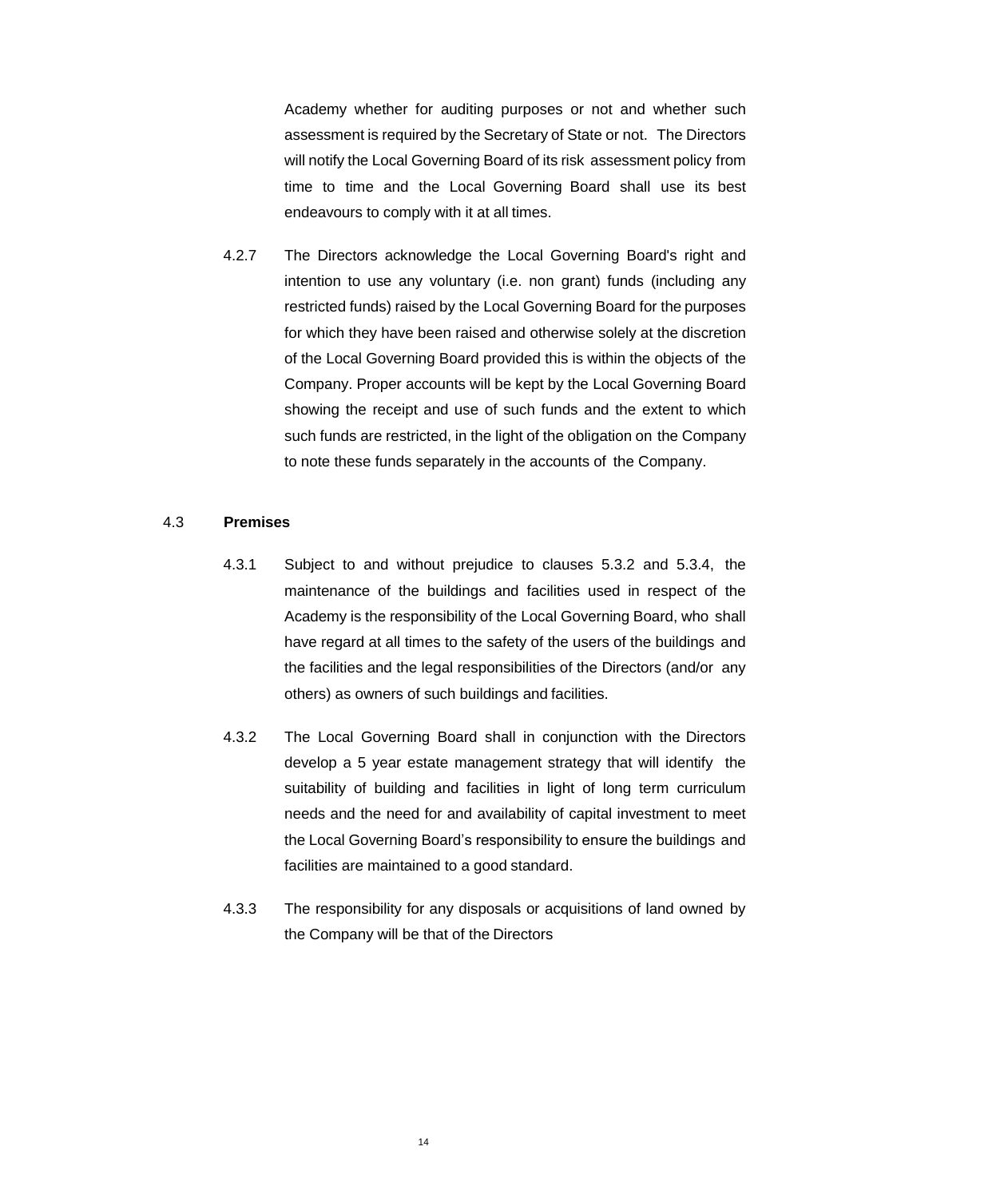- 4.3.4 Insuring the land and buildings used by the Academy will be the responsibility of the Company which shall recover the cost from the budget delegated to the Local Governing Board to the extent the same is not otherwise reclaimed directly from the Education Funding Agency or any successor body.
- 4.3.5 The Local Governing Board will notify the Directors as soon as reasonably practicable following the occurrence of an event in respect of which insurance has been obtained. The responsibility for notifying the insurers is the Local Governing Board. The Directors and the Local Governing Board will provide each other with all necessary information and assistance as may be helpful in the management of any insurance claims.

#### 4.4 **Resources**

#### 4.4.1 **Head Teacher**

- 4.4.1.1 The Head Teacher shall be appointed by the Head Teacher Appointment Board and the appointment shall first be approved by the Directors. The Directors and the Local Governing Board may delegate such powers and functions as they consider are required by the Head Teacher for the internal organisation, management and control of the Academy (including the implementation of all policies approved by the Directors and the Local Governing Board and for the direction of the teaching and curriculum at the Academy).
- 4.4.1.2 The Directors and the Local Governing Board shall ensure that the Head Teacher is committed to upholding the Mission of the Company.

# 4.4.2 **Other Staff**

4.4.2.1 The Local Governing Board shall be accountable for the appointment and management of all other staff to be employed at the Academy, provided that the Local Governing Board shall,: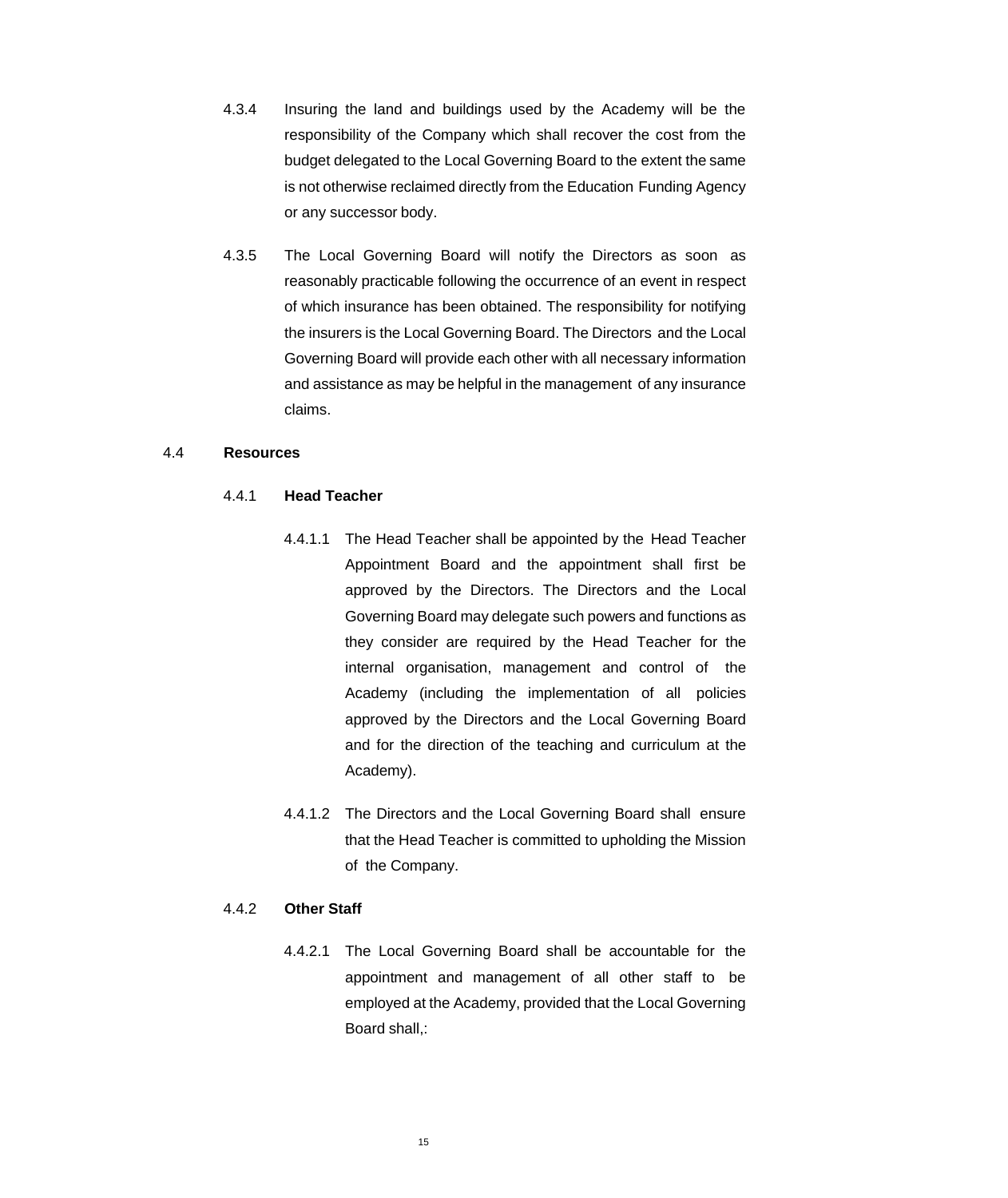- 4.4.2.1.1 comply with legislation and all policies dealing with staff issued by the Directors from time to time;
- 4.4.2.1.2 take account of any pay terms set by the Directors;
- 4.4.2.1.3 adopt any standard contracts or terms and conditions for the employment of staff issued by the Directors;
- 4.4.2.1.4 adopt appropriate and transparent procedures for the recruitment of staff;
- 4.4.2.1.5 manage any claims and disputes with staff members having regard to any advice and recommendations given by the Directors.
- 4.4.2.1.6 where such staff are to be employed as members of the senior leadership team at the Academy, the Directors' written consent to such appointments shall be obtained before any letters of offer are made to such a prospective employee.
- 4.4.2.2 The Local Governing Board shall carry out or delegate to either the Head Teacher and/or an appropriate committee (as appropriate) the performance management of all staff (including the Head Teacher) and shall put in place procedures for the proper professional and personal development of staff. The Directors in consultation with the Local Governing Board shall manage the performance of the Head Teacher.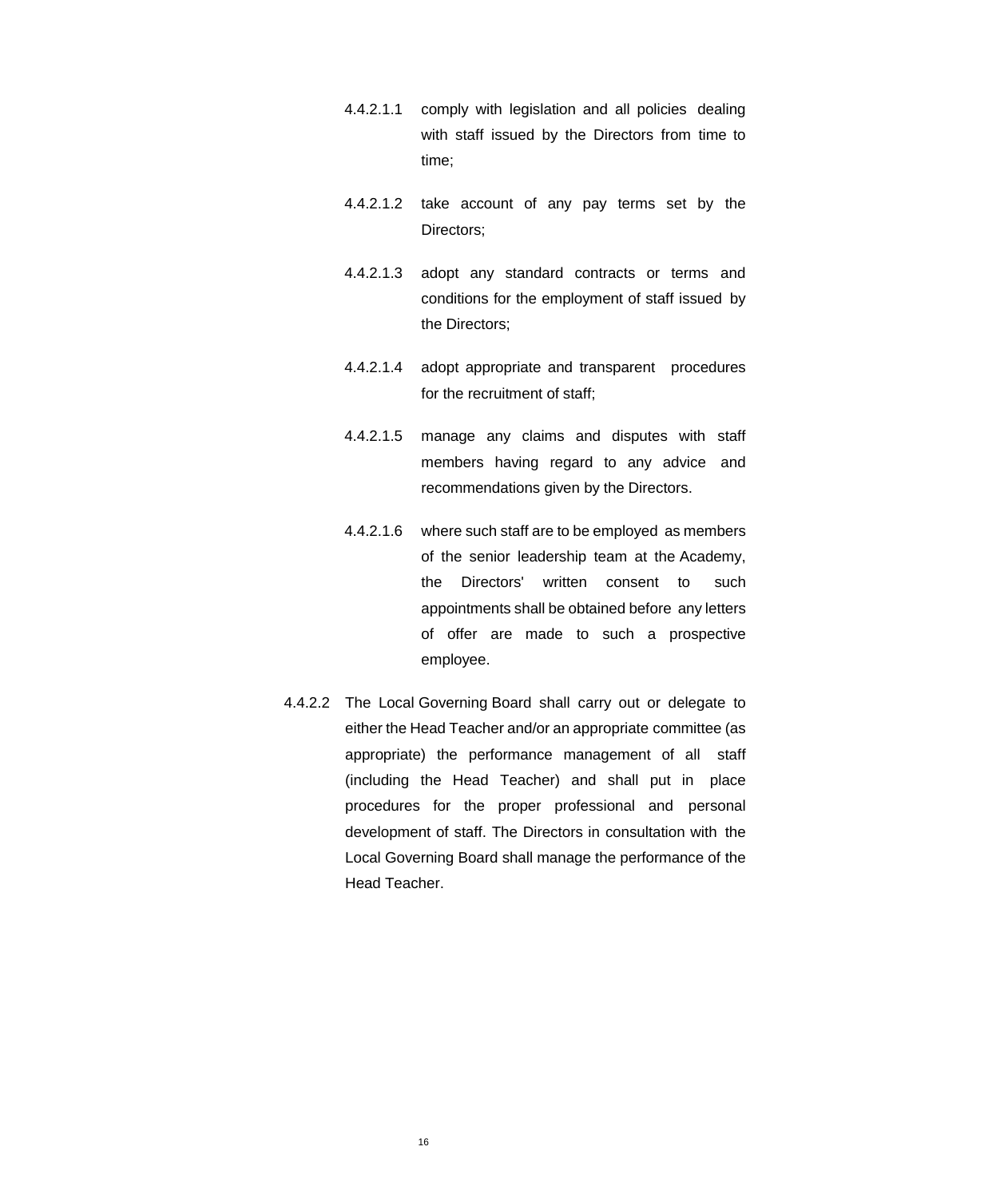#### 4.5 **Curriculum and Standards**

- 4.5.1 The Local Governing Board shall be responsible for the setting and review of the curriculum but shall have regard to any views of the Directors in recognition of the Directors' obligation to the Secretary of State to provide a broad and balanced curriculum.
- 4.5.2 The Local Governing Board shall be responsible for the standards achieved by the Academy and the pupils attending the Academy but shall follow such advice and recommendations of the Directors as they might issue from time to time.
- 4.5.3 The Directors shall be responsible for the setting and review from time to time of the Academy's admissions policy in accordance with Annex 1 to the Supplemental Funding Agreement for the Academy provided that no change will be made to the admissions criteria without the consent of the Local Governing Board. .
- 4.5.4 Any decision to expand the Academy shall be that of the Directors but who shall have regard to the views of the Local Governing Board.

#### 4.6 **Business Activities**

4.6.1 Whilst the undertaking of any activities designed to generate business income, would be the responsibility of the Local Governing Board, this shall only be undertaken in a manner consistent with any policy set by the Directors and having regard to the viability of such activities, the impact on the Academy's activities and any financial implications, such as the threat of taxation in light of the Company's charitable objects and any threat to funding provided by the Secretary of State.

# 4.7 **Regulatory Matters**

4.7.1 The responsibility for the satisfaction and observance of all regulatory and legal matters shall be the Directors but the Local Governing Board shall do all such things as the Directors may specify as being necessary to ensure that the Company is meeting its legal obligations.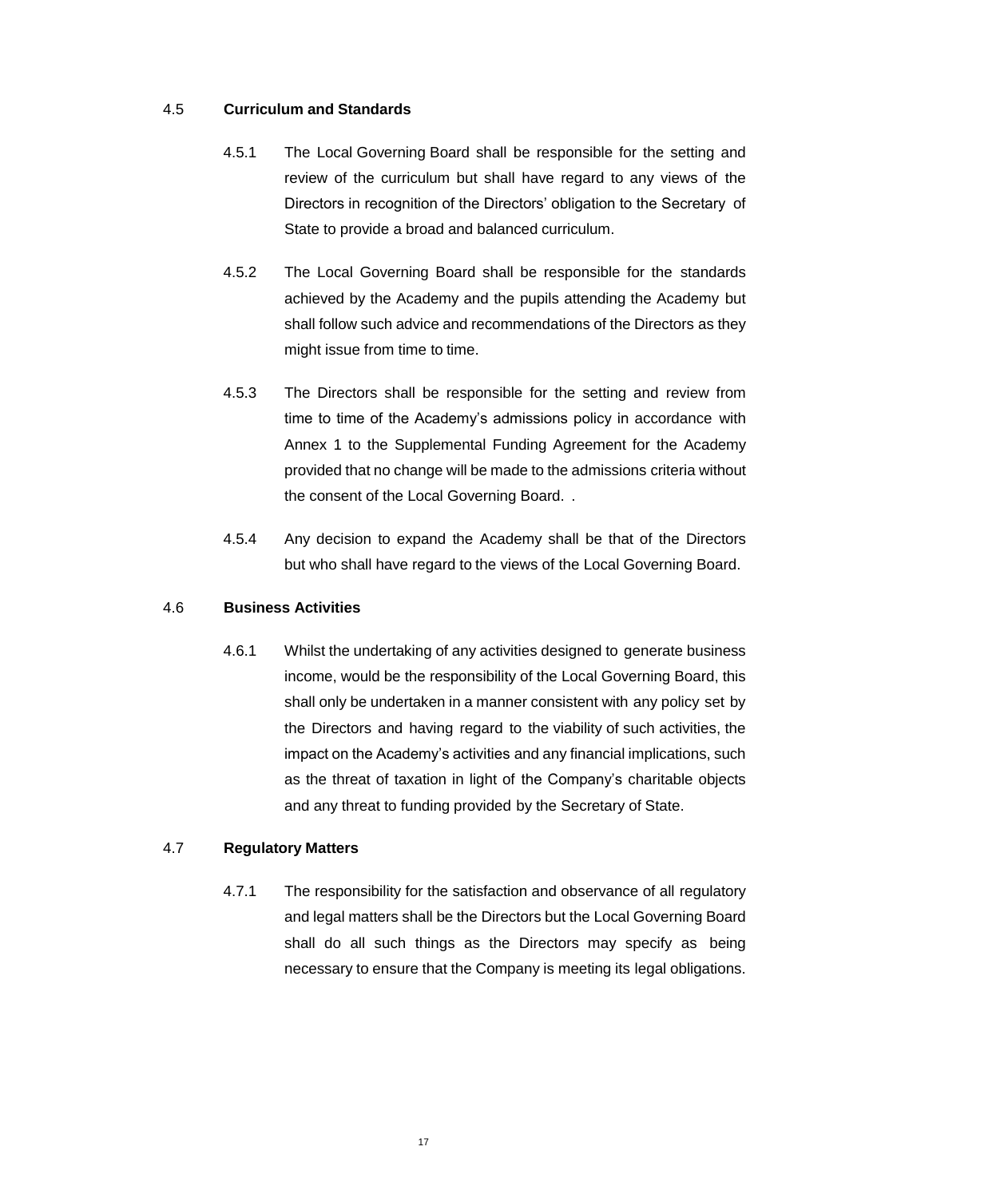# 5. **OPERATIONAL MATTERS**

- 5.1 The Local Governing Board shall comply with the obligations set out in Appendix 2 which deals with the day to day operation of the Local Governing Board.
- 5.2 The Local Governing Board will adopt and will comply with all policies of the Directors communicated to the Local Governing Board from time to time following consultation in the development of such policies.
- 5.3 The Directors and all members of the Local Governing Board have a duty to act independently and not as agents of those who may have appointed them and will act with integrity, objectivity and honesty in the best interests of the Company and the Academy and shall be open about decisions and be prepared to justify those decisions except in so far as any matter may be considered confidential.
- 5.4 The Local Governing Board will review its policies and practices on a regular basis, having regard to recommendations made by the Directors from time to time, in order to ensure that the governance of the Academy is best able to adapt to the changing political and legal environment.
- 5.5 The Local Governing Board shall provide such data and information regarding the business of the Academy and the pupils attending the Academy as the Directors may require from time to time.
- 5.6 The Local Governing Board shall submit to any inspections by the Directors and any person appointed by them for the purpose of ensuring that the Academy is following the agreed principles and practices.

# 6. **PERIODIC REVIEW**

- 6.1 This Scheme of Delegation shall operate from the Effective Date in respect of the named Academy.
- 6.2 Notwithstanding this being the first Scheme of Delegation to apply in respect of the Academy, the Directors will have the absolute discretion to review this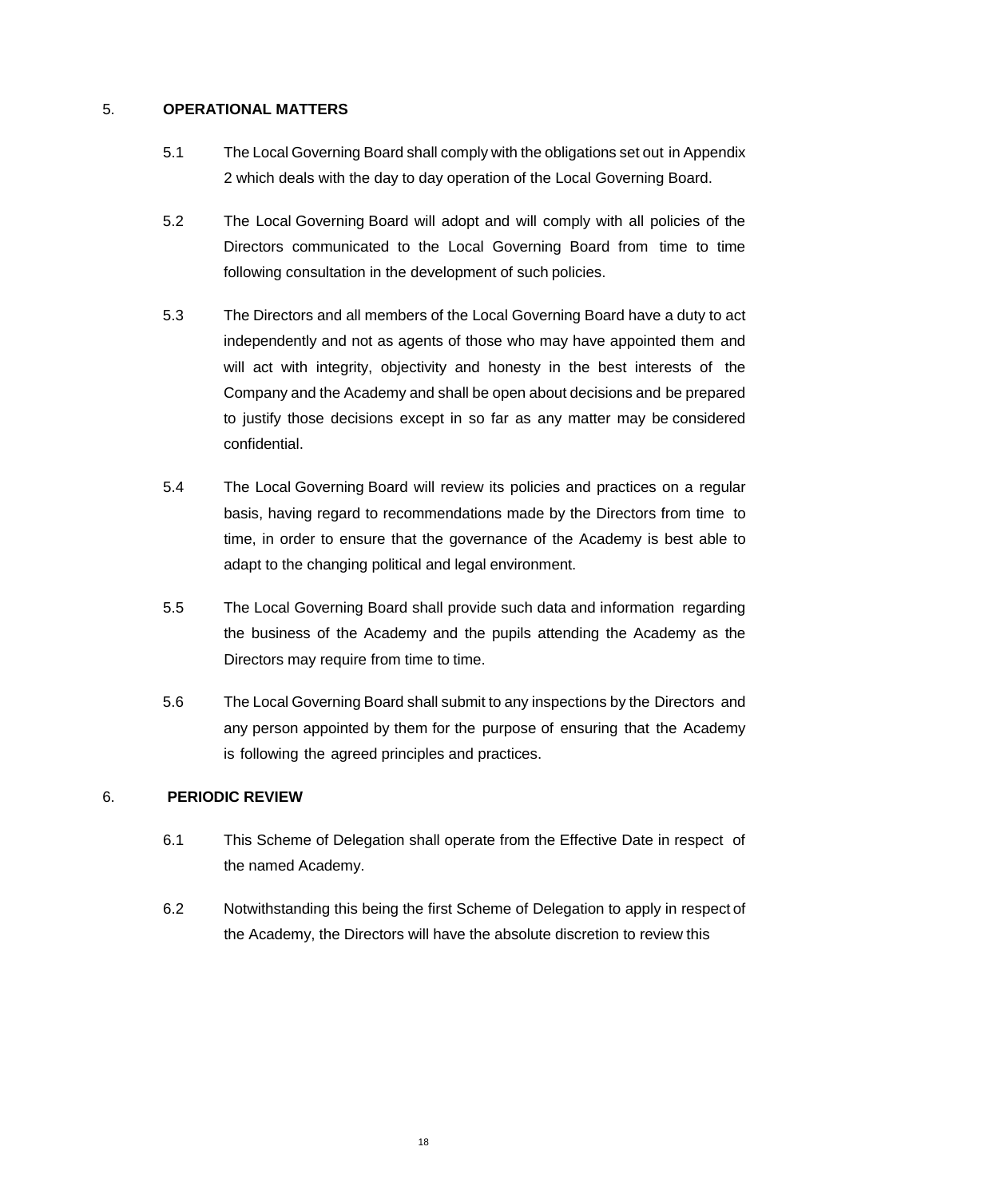Scheme of Delegation periodically and to alter any provisions of it.

6.3 Before making changes to a Scheme of Delegation that applies to one or more Academies, the Directors shall consult the Local Governing Board or Bodies affected. In considering any material changes to this Scheme of Delegation or any framework on which it is based or any material change to the composition of a Local Governing Board, the Directors will have regard and give due consideration to any views of the Local Governing Board.

## 7. **INTERVENTION AND REMOVAL OF DELEGATED RESPONSIBILITY**

- 7.1 In the event that the Secretary of State requests that the Company carry out Specified Remedial Measures or Further Remedial Measures in accordance with and as defined in an Academy's Supplemental Funding Agreement, the relevant Local Governing Board shall work closely with and shall promptly implement any advice or recommendations made by the Directors and the Directors expressly reserve the unfettered right to review or remove any power or responsibility conferred on the relevant Local Governing Board under this Scheme of Delegation in such circumstances.
- 7.2 Notwithstanding the above, the Directors and the Local Governing Board acknowledge the value of maintaining a good working relationship particularly in light of the levels of delegated responsibility within the Company and the impact this may have on the ability of the Directors to react when standards are falling and/or there is evidence of financial imprudence exposing the Local Governing Board and possibly more widely the Company itself to a threat of intervention. The Directors and the Local Governing Board in such circumstances make the following commitments to each other:
	- 7.2.1 to discuss openly any situation which may in the opinion of either potentially lead to Specified Remedial Measures or Further Remedial Measures;;
	- 7.2.2 to use all reasonable endeavours to agree the measures to be taken to improve standards and the performance of the Academy and to support each other in the implementation of those measures;
	- 7.2.3 to allow each other the opportunity to effect improvements at the Academy through directions to be issued to persons appointed either by the Local Governing Board (including the Head Teacher) in relation to the governance of the Academy provided such steps do not seek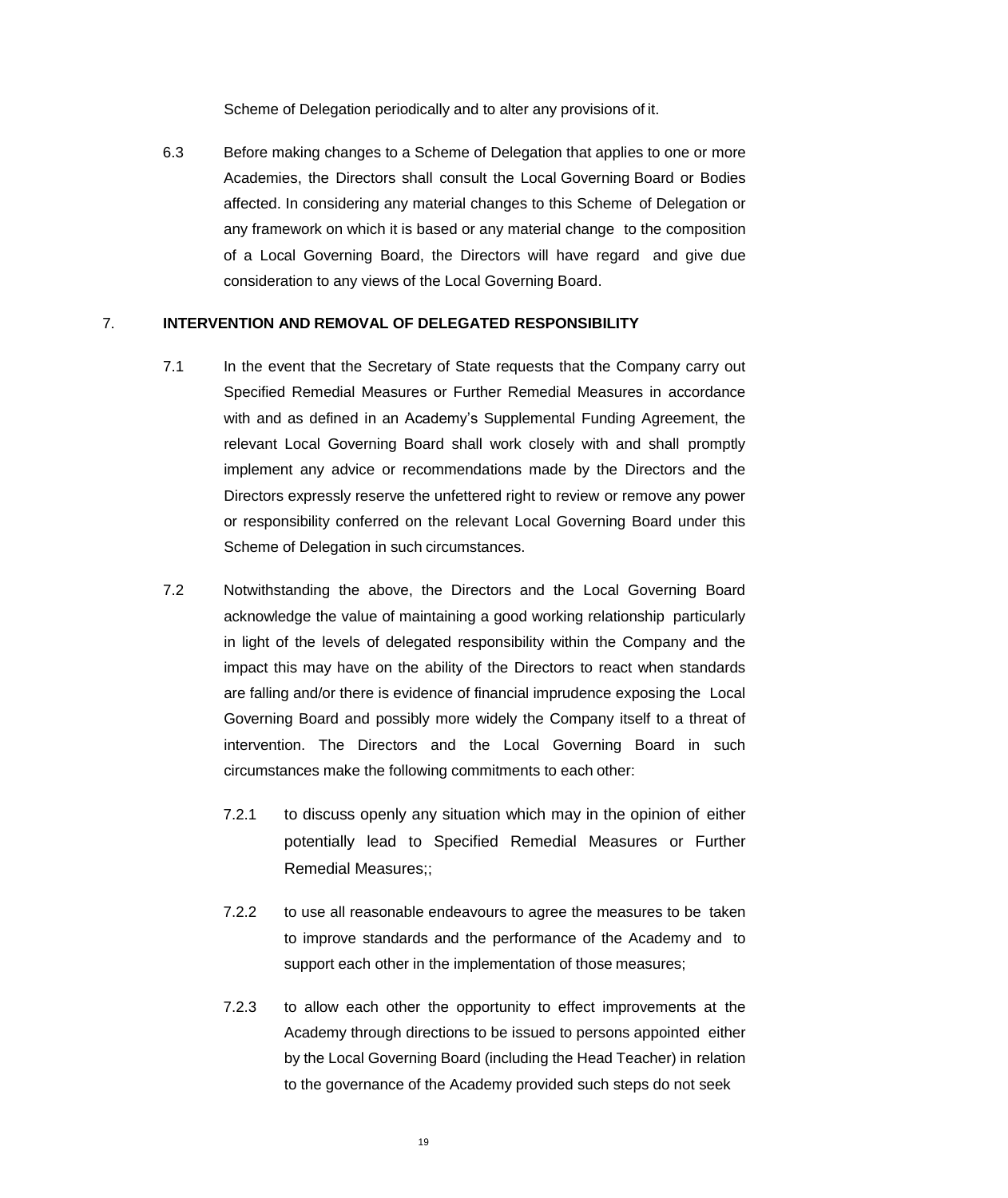to undermine the collaborative and respectful approach being adopted by each;

- 7.2.4 not to remove or deny delegated authority without first agreeing to put in place for an appropriate period of time an interim executive board whose responsibility it will be to address the issues culminating in the threat of intervention, such interim executive board will be made up of an equal number of persons appointed by both the Directors and the Local Governing Board and shall have power to act subject only to the fulfilment of the Object of the Company.
- 8.2.5 not as Directors to exercise any power to remove a Head Teacher without first discussing the need to ensure that such power is being exercised appropriately and proportionately.

#### **FUNCTIONING OF THE LOCAL GOVERNING BOARD**

#### 8. **CHAIRMAN AND VICE-CHAIRMAN OF THE LOCAL GOVERNING BOARD**

- 8.1 The members of the Local Governing Board shall each school year, at their first meeting in that year, elect a chairman and a vice-chairman from among their number to serve until a successor is appointed or a vacancy occurs as envisaged in paragraph 1.3. A person who is employed by the Company (whether or not at the Academy) shall not be eligible for election as chairman or vice-chairman. Subject to paragraph 9.3, the chairman or vice-chairman shall hold office as such until his successor has been elected in accordance with this clause 9.
- 8.2 The chairman or vice-chairman may at any time resign his office by giving notice in writing to the Local Governing Board. The chairman or vice-chairman shall cease to hold office if:
	- 8.2.1 he ceases to serve on the Local Governing Board;
	- 8.2.2 he is employed by the Company whether or not at the Academy;
	- 8.2.3 he is removed from office in accordance with this Scheme of Delegation; or
	- 8.2.4 in the case of the vice-chairman, he is elected in accordance with this Scheme of Delegation to fill a vacancy in the office of chairman.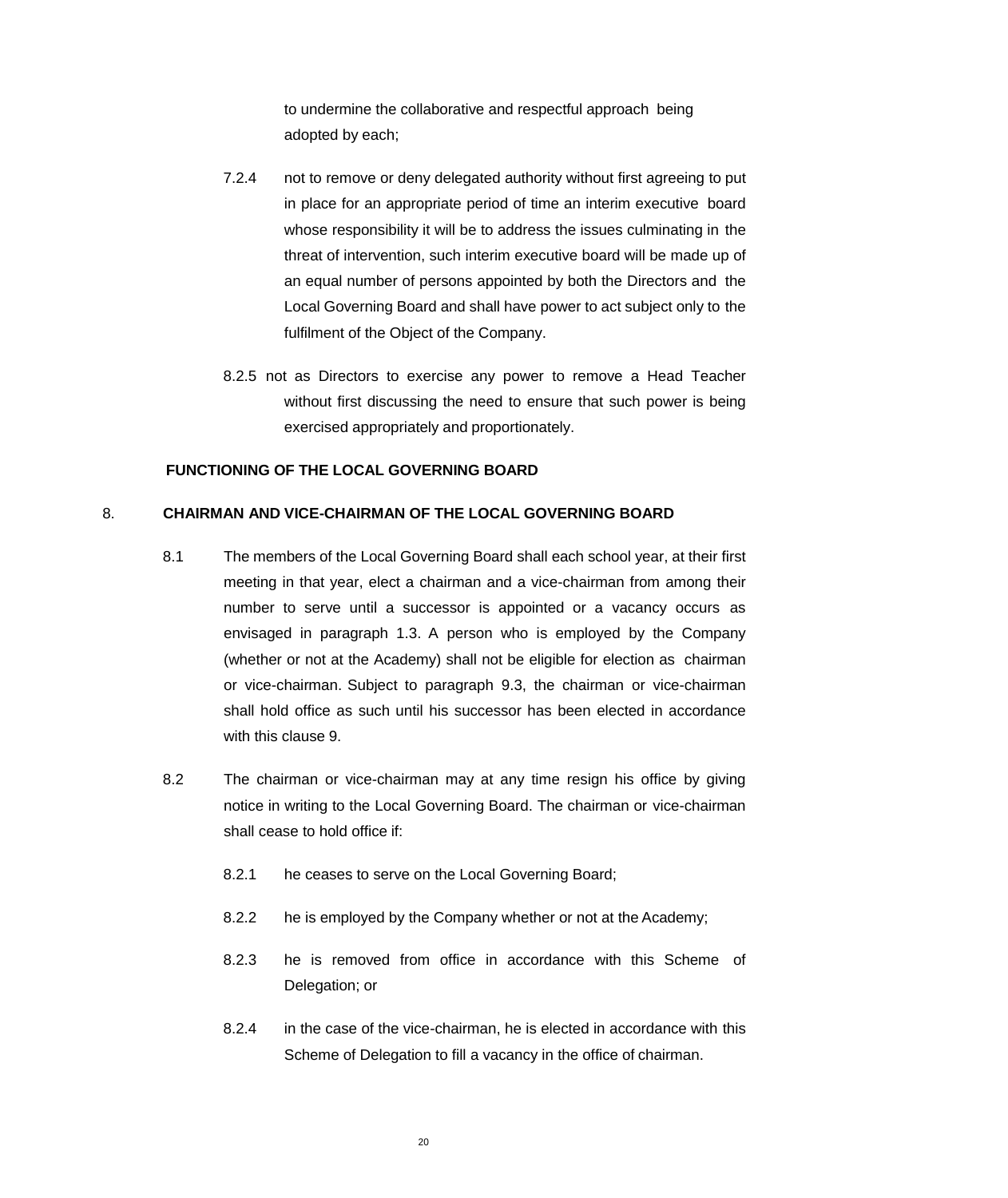- 8.3 Where by reason of any of the matters referred to in paragraph 9.2, a vacancy arises in the office of chairman or vice-chairman, the members of the Local Governing Board shall at its next meeting elect one of their number to fill that vacancy.
- 8.4 Where the chairman is absent from any meeting or there is at the time a vacancy in the office of the chairman, the vice-chairman shall act as the chair for the purposes of the meeting.
- 8.5 Where in the circumstances referred to in paragraph 9.4 the vice-chairman is also absent from the meeting or there is at the time a vacancy in the office of vice-chairman, the members of the Local Governing Board shall elect one of their number to act as a chairman for the purposes of that meeting, provided that the person elected shall neither be a person who is employed by the Company whether or not at the Academy nor a Director.
- 8.6 The Clerk to the Local Governing Board who is not a candidate for election shall act as chairman during that part of any meeting at which the chairman is elected.
- 8.7 Any election of the chairman or vice-chairman which is contested shall be held by secret ballot.
- 8.8 A resolution to remove the chairman or vice-chairman from office which is passed at a meeting of the Local Governing Board shall not have effect unless:
	- 8.8.1 it is confirmed by a resolution passed at a second meeting of the Local Governing Board held not less than fourteen days after the first meeting; and
	- 8.8.2 the matter of the chairman's or vice-chairman's removal from office is specified as an item of business on the agenda for each of those meetings.
- 8.9 Before a resolution is passed by the Local Governing Board at the relevant meeting as to whether to confirm the previous resolution to remove the chairman or vice-chairman from office, the person or persons proposing his removal shall at that meeting state their reasons for doing so and the chairman or vice-chairman shall be given an opportunity to make a statement in response.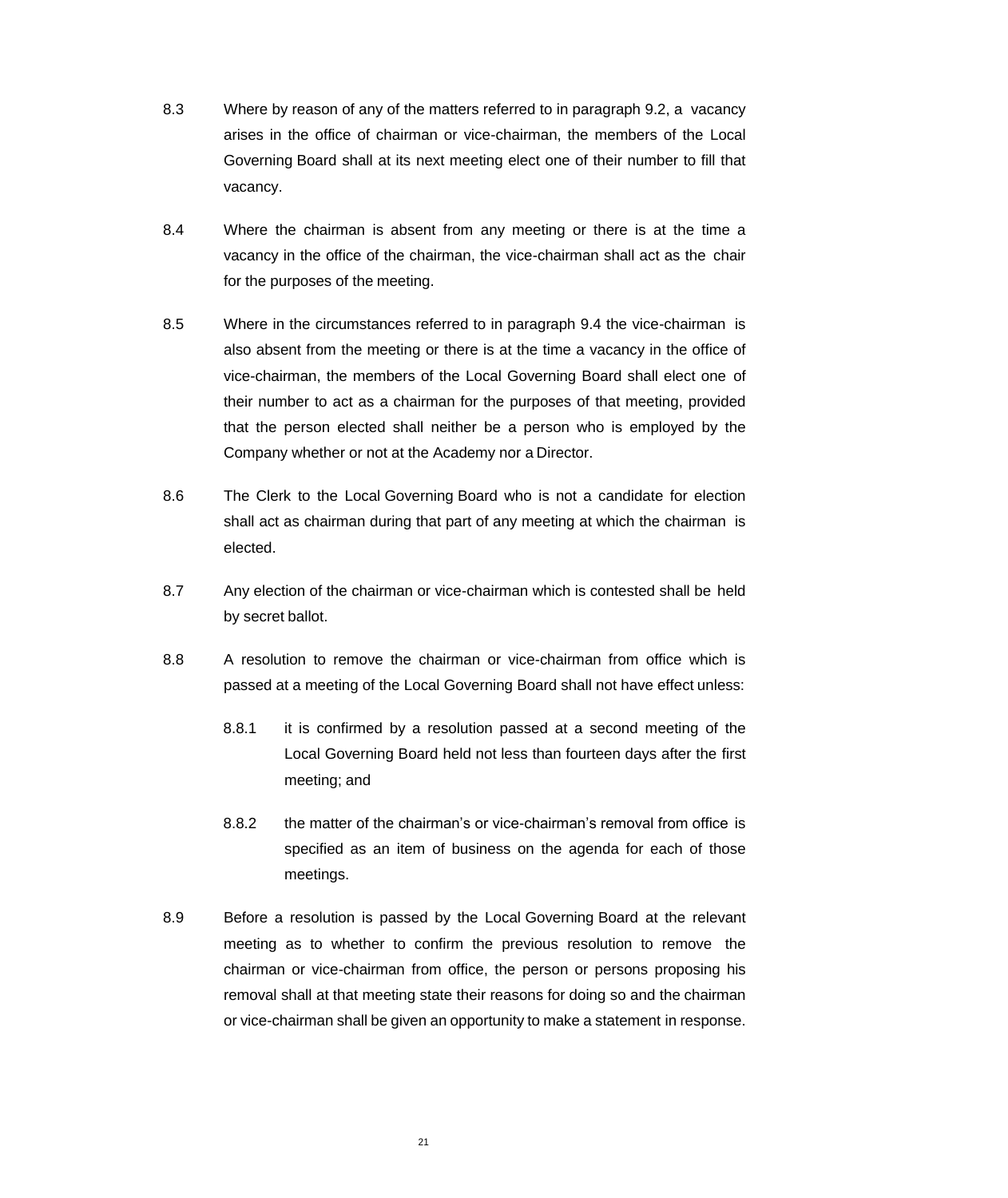# 9. **CONFLICTS OF INTEREST**

- 9.1 Any member of the Local Governing Board who has or can have any direct or indirect duty or personal interest (including but not limited to any Personal Financial Interest) which conflicts or may conflict with his duties as a member of the Local Governing Board shall disclose that fact to the Local Governing Board as soon as he becomes aware of it. A person must absent himself from any discussions of the Local Governing Board in which it is possible that a conflict will arise between his duty to act solely in the interests of the Academy and any duty or personal interest (including but not limited to any Personal Financial Interest) if so requested by the Chairman of the Local Governing Board.
- 9.2 For the purpose of paragraph 10.1, a person has a Personal Financial Interest if he is in the employment of the Company or is in receipt of remuneration or the provision of any other benefit directly from the Company or in some other way is linked to the Company or the Academy.
- 9.3 In any conflict between any provision of this Scheme of Delegation and the Articles, the Articles shall prevail.
- 9.4 Any disagreement between the members of the Local Governing Board and the Head Teacher or any subcommittee of the Local Governing Board shall be referred to the Directors for their determination.

# 10. **THE MINUTES**

- 10.1 The minutes of the proceedings of a meeting of the Local Governing Board shall be drawn up and entered into a book kept for the purpose by the person authorised to keep the minutes of the Local Governing Board; and shall be signed (subject to the approval of the members of the Local Governing Board) at the same or next subsequent meeting by the person acting as chairman thereof. The minutes shall include a record of:
	- 10.1.1 all appointments of officers made by the Local Governing Board; and
	- 10.1.2 all proceedings at meetings of the Local Governing Board and of committees of the Local Governing Board including the names of all persons present at each such meeting.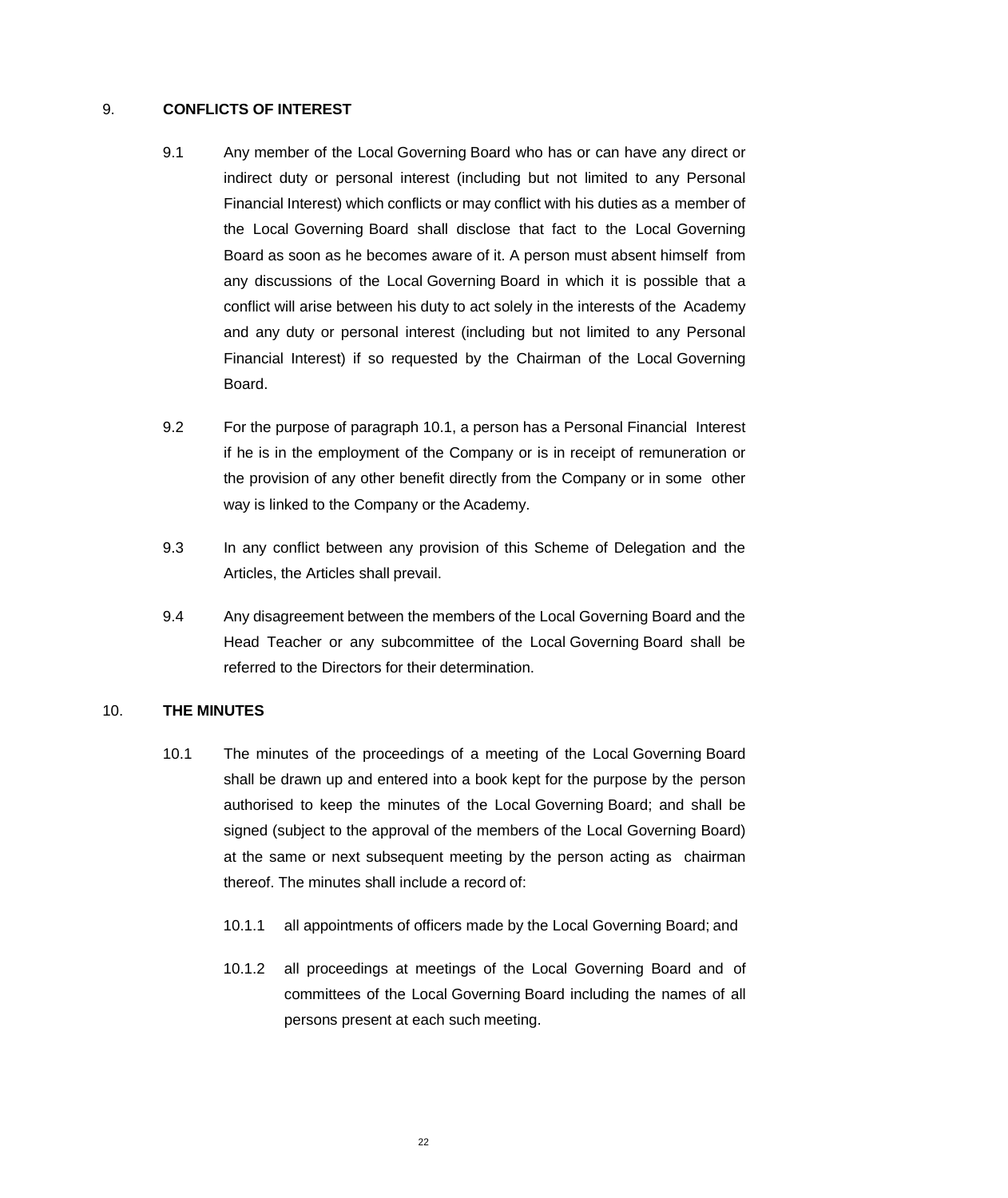10.2 The chairman shall ensure that copies of minutes of all meeting of the Local Governing Board (and such of the subcommittees as the Directors shall from time to time notify) shall be provided to the Directors as soon as reasonably practicable after those minutes are drafted.

#### 11. **COMMITTEES**

11.1 Subject to this Scheme of Delegation, the Local Governing Board may establish any subcommittee. The constitution, membership and proceedings of any subcommittee shall be determined by the Local Governing Board but having regard to any views of the Directors. The establishment, terms of reference, constitution and membership of any subcommittee shall be reviewed periodically. The membership of any subcommittee may include persons who do not also serve on the Local Governing Board, provided that a majority of the members of any such subcommittee shall be members of the Local Governing Board or Directors. The Local Governing Board may determine that some or all of the members of a subcommittee who are not Directors or who do not serve on the Local Governing Board shall be entitled to vote in any proceedings of the subcommittee. No vote on any matter shall be taken at a meeting of a subcommittee unless the majority of members of the subcommittee present either are Directors or serve on the Local Governing Board.

#### 12. **DELEGATION**

- 12.1 Provided such power or function has been delegated to the Local Governing Board, the Local Governing Board may further delegate to any person serving on the Local Governing Board, committee, the Head Teacher or any other holder of an executive office, such of their powers or functions as they consider desirable to be exercised by them. Any such delegation may be made subject to any conditions either the Directors or the Local Governing Board may impose and may be revoked or altered. The terms of reference for any subcommittee of the Local Governing Board shall be consistent with any policy or statement of recommended practice issued from time to time by the Directors.
- 12.2 Where any power or function of the Directors or the Local Governing Board is exercised by any subcommittee, any Director or member of the Local Governing Board, the Head Teacher or any other holder of an executive office, that person or subcommittee shall report to the Local Governing Board in respect of any action taken or decision made with respect to the exercise of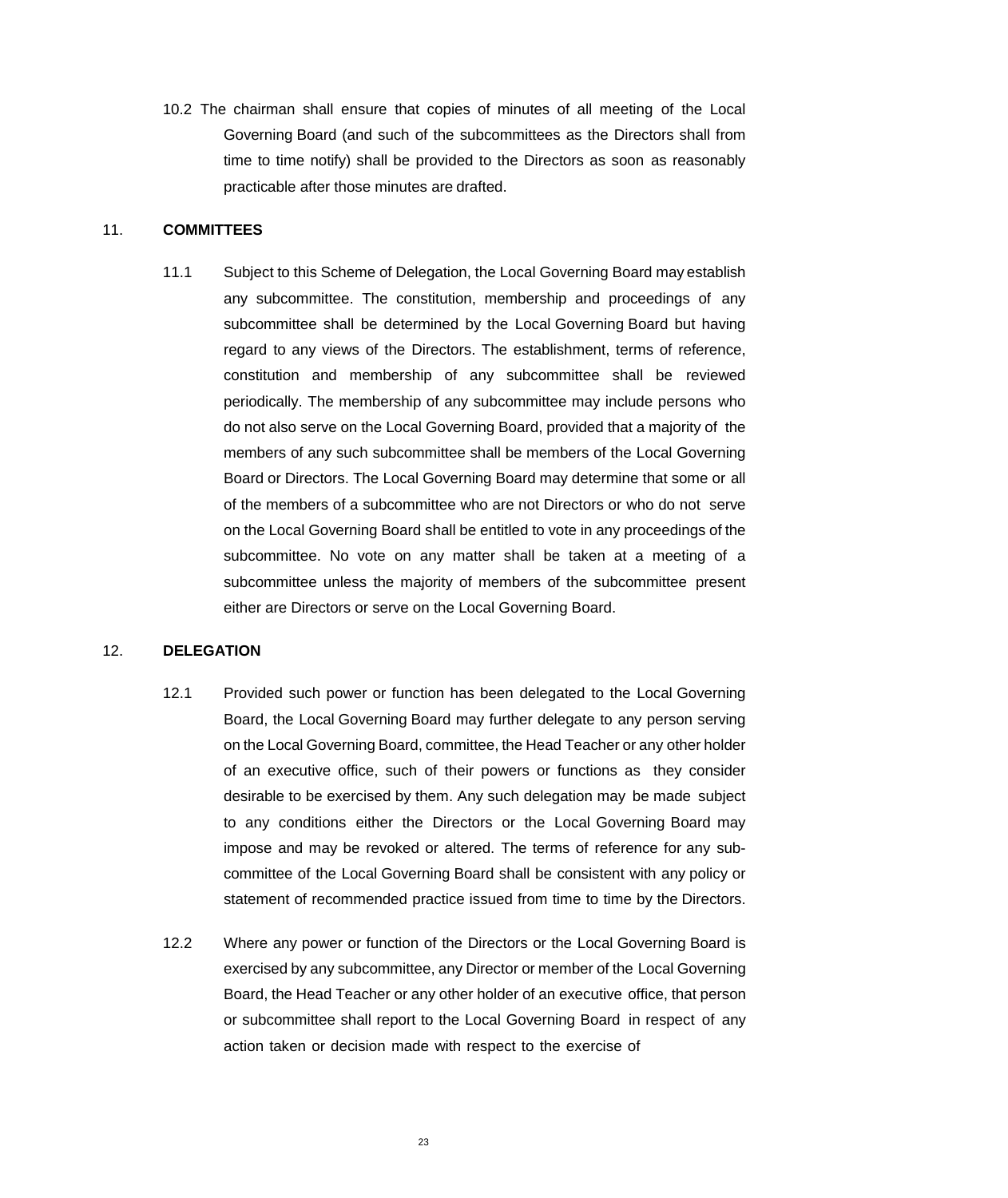that power or function at the meeting of the Local Governing Board immediately following the taking of the action or the making of the decision.

# 13. **MEETINGS OF THE LOCAL GOVERNING BOARD**

- 13.1 Subject to this Scheme of Delegation, the Local Governing Board may regulate its proceedings as the members of the Local Governing Board think fit.
- 13.2 The Local Governing Board shall meet at least three times in every school year. Meetings of the Local Governing Board shall be convened by the clerk to the Local Governing Board. In exercising his functions under this Scheme of Delegation the clerk shall comply with any direction:
	- 13.2.1 given by the Local Governing Board; or
	- 13.2.2 given by the chairman of the Local Governing Board or, in his absence or where there is a vacancy in the office of chairman, the vicechairman of the Local Governing Board, so far as such direction is not inconsistent with any direction given as mentioned in 14.2.1 above.
- 13.3 One quarter of the Local Governing Board may, by notice in writing given to the clerk, requisition a meeting of the Local Governing Board; and it shall be the duty of the clerk to convene such a meeting as soon as is reasonably practicable.
- 13.4 Each member of the Local Governing Board shall be given at least seven clear days before the date of a meeting:
	- 13.4.1 notice in writing thereof, signed by the clerk, and sent to each member of the Local Governing Board at the address provided by each member from time to time; and
	- 13.4.2 a copy of the agenda for the meeting;

provided that where the chairman or, in his absence or where there is a vacancy in the office of chairman, the vice-chairman, so determines on the ground that there are matters demanding urgent consideration, it shall be sufficient if the written notice of a meeting, and the copy of the agenda thereof are given within such shorter period as he directs.

13.5 The convening of a meeting and the proceedings conducted thereat shall not be invalidated by reason of any individual not having received written notice of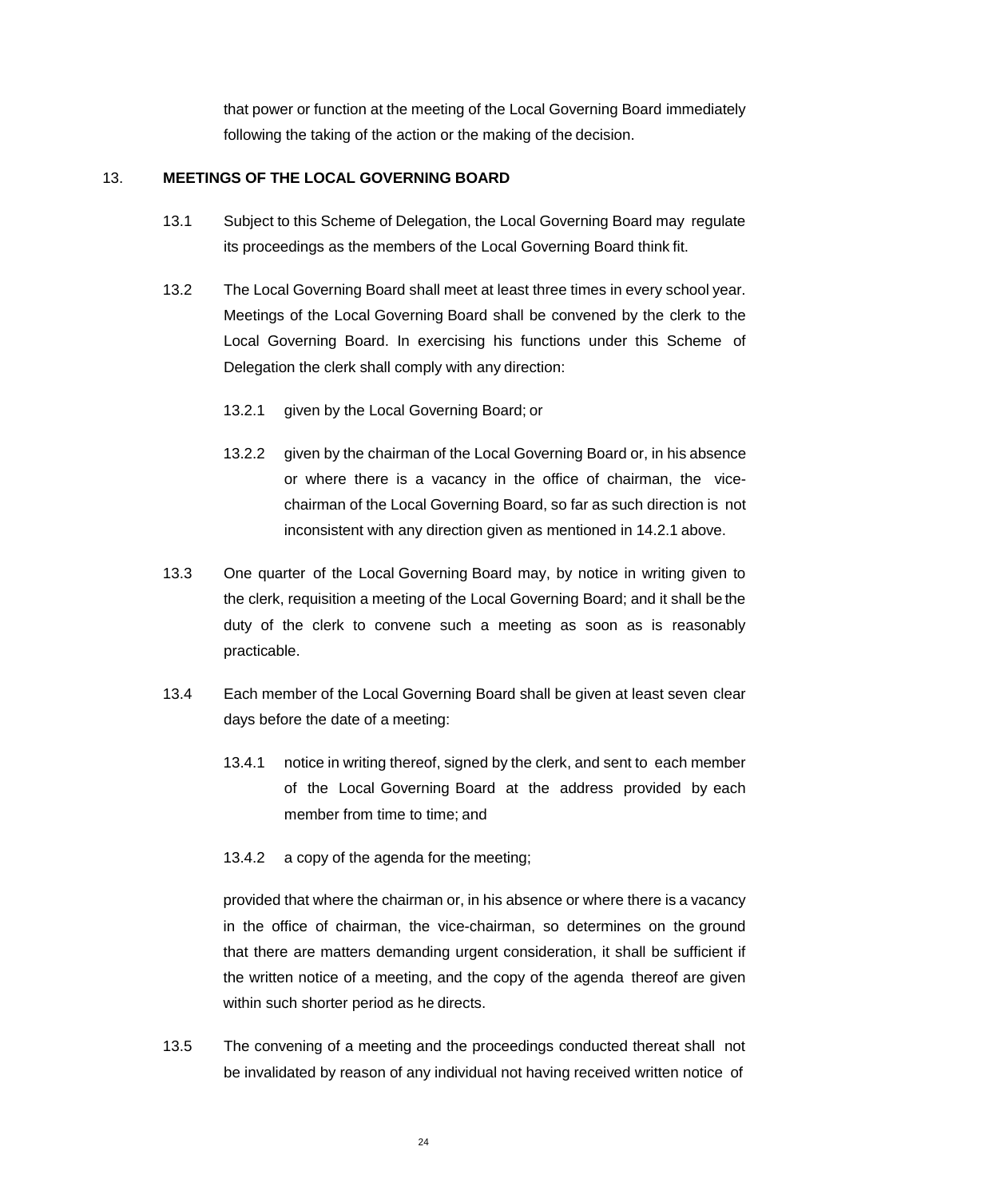the meeting or a copy of the agenda thereof.

- 13.6 A resolution to rescind or vary a resolution carried at a previous meeting of the Local Governing Board shall not be proposed at a meeting of the Local Governing Board unless the consideration of the rescission or variation of the previous resolution is a specific item of business on the agenda for that meeting.
- 13.7 A meeting of the Local Governing Board shall be terminated forthwith if:
	- 13.7.1 the members of the Local Governing Board so resolve; or
	- 13.7.2 the number of members present ceases to constitute a quorum for a meeting of the Local Governing Board in accordance with paragraph 14.10, subject to paragraph 14 .12.
- 13.8 Where in accordance with paragraph 14 .7 a meeting is not held or is terminated before all the matters specified as items of business on the agenda for the meeting have been disposed of, a further meeting shall be convened by the secretary as soon as is reasonably practicable, but in any event within seven days of the date on which the meeting was originally to be held or was so terminated.
- 13.9 Where the Local Governing Board resolves in accordance with paragraph 14 .7 to adjourn a meeting before all the items of business on the agenda have been disposed of, the Local Governing Board shall before doing so determine the time and date at which a further meeting is to be held for the purposes of completing the consideration of those items, and they shall direct the clerk to convene a meeting accordingly.
- 13.10 Subject to paragraph 14 .12, the quorum for a meeting of the Local Governing Board, and any vote on any matter thereat, shall be 50% of the members of the Local Governing Board
- 13.11 The Local Governing Board may act notwithstanding any vacancies on the Local Governing Board, but, if the number of persons serving is less than 50% of the number of places on the Local Governing Board including any which are vacant, the continuing persons may act only for the purpose of filling vacancies.
- 13.12 The quorum for the purposes of: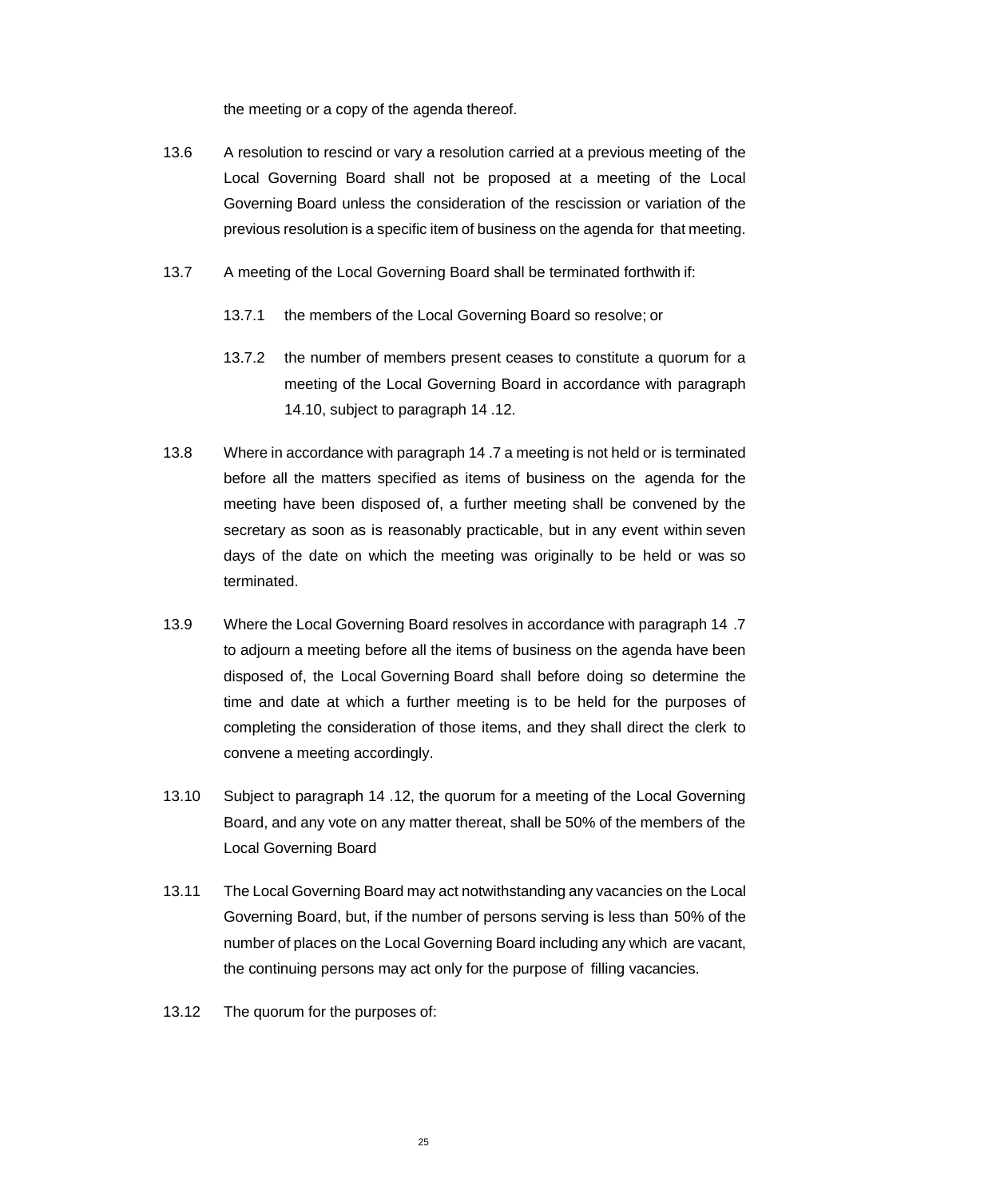- 13.12.1 any vote on the removal of a person in accordance with this Scheme of Delegation;
- 13.12.2 any vote on the removal of the chairman of the Local Governing Board;

shall be any two-thirds (rounded up to a whole number) of the persons who are at the time persons entitled to vote on those respective matters.

- 13.13 Subject to this Scheme of Delegation, every question to be decided at a meeting of the Local Governing Board shall be determined by a majority of the votes of the persons present and entitled to vote on the question. Every member of the Local Governing Board shall have one vote.
- 13.14 Subject to paragraphs 14.10 14.12, where there is an equal division of votes, the chairman of the meeting shall have a casting vote in addition to any other vote he may have.
- 13.15 Subject to paragraphs 14.10 14.12, the proceedings of the Local Governing Board shall not be invalidated by
	- 13.15.1 any vacancy on the Local Governing Board ; or
	- 13.15.2 any defect in the election, appointment or nomination of any person serving on the Local Governing Board.
- 13.16 A resolution in writing, signed by all the persons entitled to receive notice of a meeting of the Local Governing Board or of a subcommittee of the Local Governing Board, shall be valid and effective as if it had been passed at a meeting of the Local Governing Board or (as the case may be) a subcommittee of the Local Governing Board duly convened and held. Such a resolution may consist of several documents in the same form, each signed by one or more of the members of the Local Governing Board and may include an electronic communication by or on behalf of the Local Governing Board indicating his agreement to the form of resolution providing that the member has previously notified the Local Governing Board in writing of the email address or addresses which the member will use.
- 13.17 Subject to paragraph 14.16 , the Local Governing Board shall ensure that a copy of:
	- 13.17.1 the agenda for every meeting of the Local Governing Board;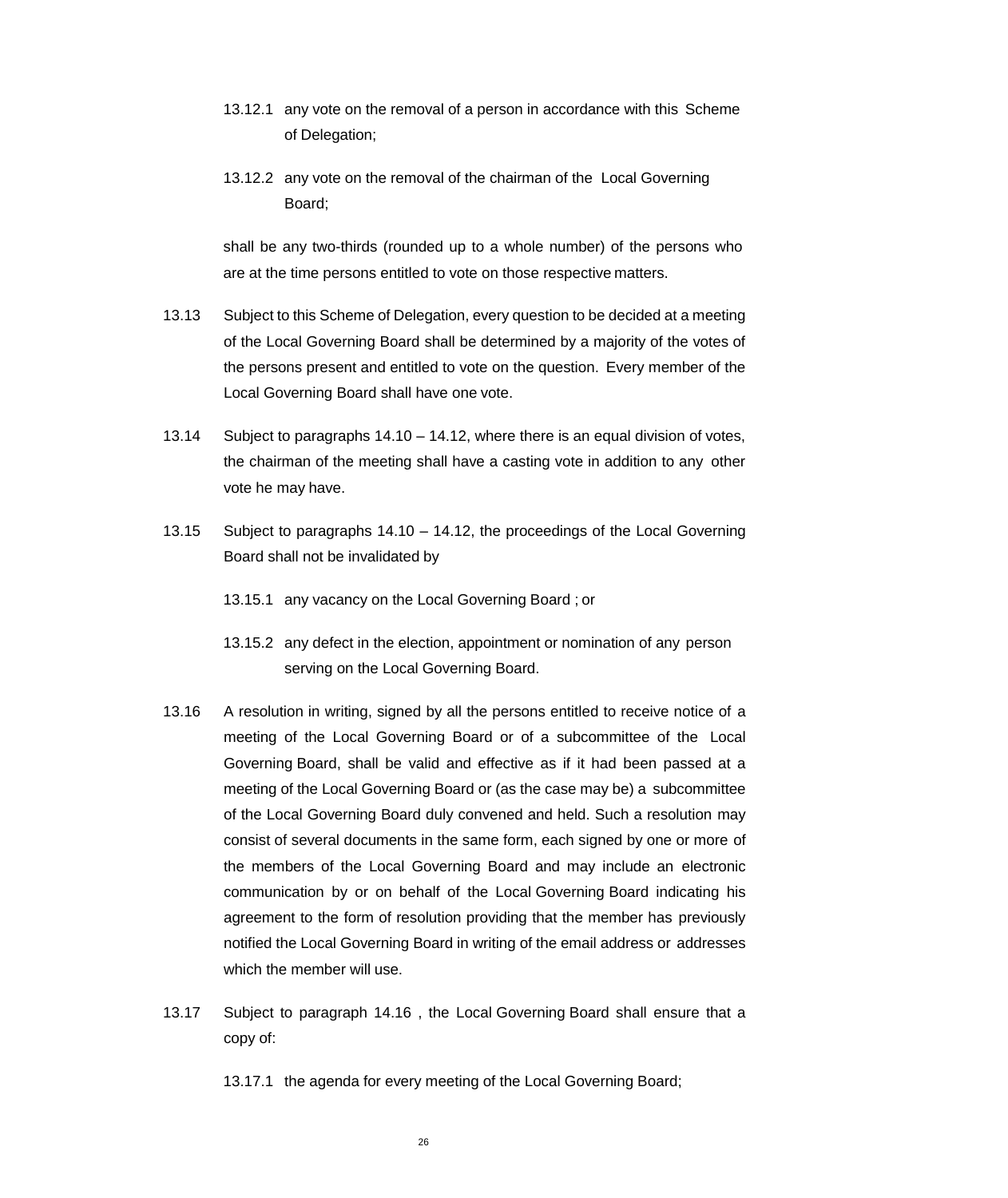- 13.17.2 the draft minutes of every such meeting, if they have been approved by the person acting as chairman of that meeting;
- 13.17.3 the signed minutes of every such meeting; and
- 13.17.4 any report, document or other paper considered at any such meeting,

are, as soon as is reasonably practicable, made available at the Academy to persons wishing to inspect them.

- 13.18 There may be excluded from any item required to be made available in pursuance of paragraph 14 .17, any material relating to:
	- 13.18.1 a named teacher or other person employed, or proposed to be employed, at the Academy;
	- 13.18.2 a named pupil at, or candidate for admission to, the Academy; and
	- 13.18.3 any matter which, by reason of its nature, the Local Governing Board is satisfied should remain confidential.
- 13.19 Any member of the Local Governing Board shall be able to participate in meetings of the Local Governing Board by telephone or video conference provided that:
	- 13.19.1 he has given notice of his intention to do so detailing the telephone number on which he can be reached and/or appropriate details of the video conference suite from which he shall be taking part at the time of the meeting at least 48 hours before the meeting; and
	- 13.19.2 the Local Governing Board has access to the appropriate equipment, and

if after all reasonable efforts it does not prove possible for the person to participate by telephone or video conference the meeting may still proceed with its business provided it is otherwise quorate.

# 14. **NOTICES**

14.1 Any notice to be given to or by any person pursuant to this Scheme of Delegation shall be in writing or shall be given using electronic communications to an address for the time being notified for that purpose to the person giving the notice. In these Articles, "Address" in relation to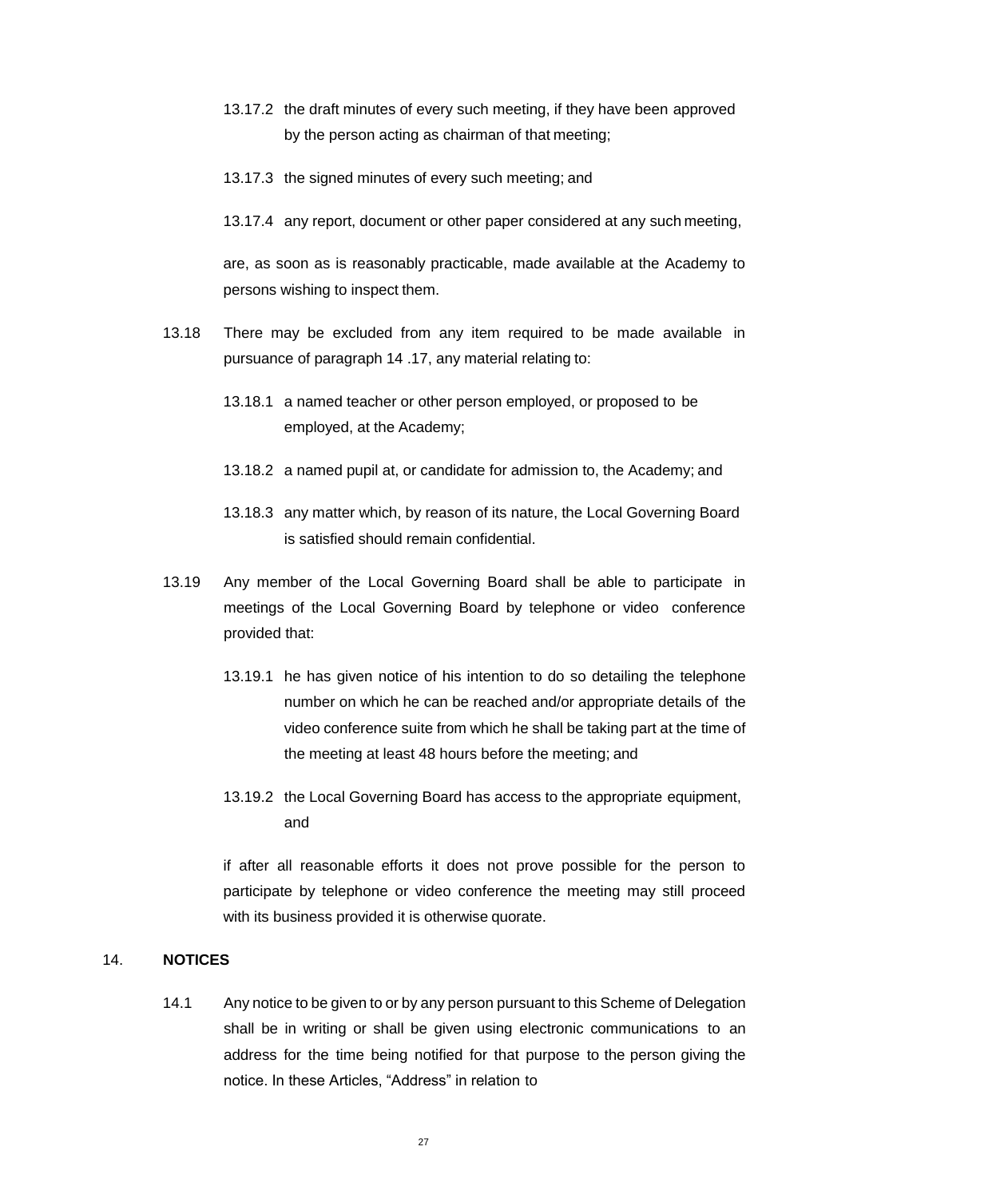electronic communications, includes a number or address used for the purposes of such communications.

- 14.2 A notice may be given by the Local Governing Board to its members either personally or by sending it by post in a prepaid envelope addressed to the member at his registered address or by leaving it at that address or by giving it using electronic communications to an address for the time being notified to the Local Governing Board by the member. A member whose registered address is not within the United Kingdom and who gives to the Local Governing Board an address within the United Kingdom at which notices may be given to him, or an address to which notices may be sent using electronic communications, shall be entitled to have notices given to him at that address, but otherwise no such member shall be entitled to receive any notice from the Local Governing Board.
- 14.3 A member of the Local Governing Board present at any meeting of the Local Governing Board shall be deemed to have received notice of the meeting and, where necessary, of the purposes for which it was called.
- 14.4 Proof that an envelope containing a notice was properly addressed, prepaid and posted shall be conclusive evidence that the notice was given. Proof that a notice contained in an electronic communication was sent in accordance with guidance issued by the Institute of Chartered Secretaries and Administrators shall be conclusive evidence that the notice was given. A notice shall be deemed to be given at the expiration of 48 hours after the envelope containing it was posted or, in the case of a notice contained in an electronic communication, at the expiration of 48 hours after the time it was sent.

### 15. **INDEMNITY**

In accordance with and subject to the conditions of section 232 to 235 of the Companies Act 2006, section 189 of the Charities Act 2011 or any other provision of law applicable to charitable companies and provided that any such indemnity is limited accordingly, every member of the Local Governing Board (to the extent necessary) acting in relation to the Academy shall be indemnified out of the assets of the Company against any liability incurred by him in that capacity in defending any proceedings, whether civil or criminal, in which judgment is given in favour or in which he is acquitted or in connection with any application in which relief is granted to him by the court from liability for negligence, default, breach of duty or breach of trust in relation to the affairs of the Company.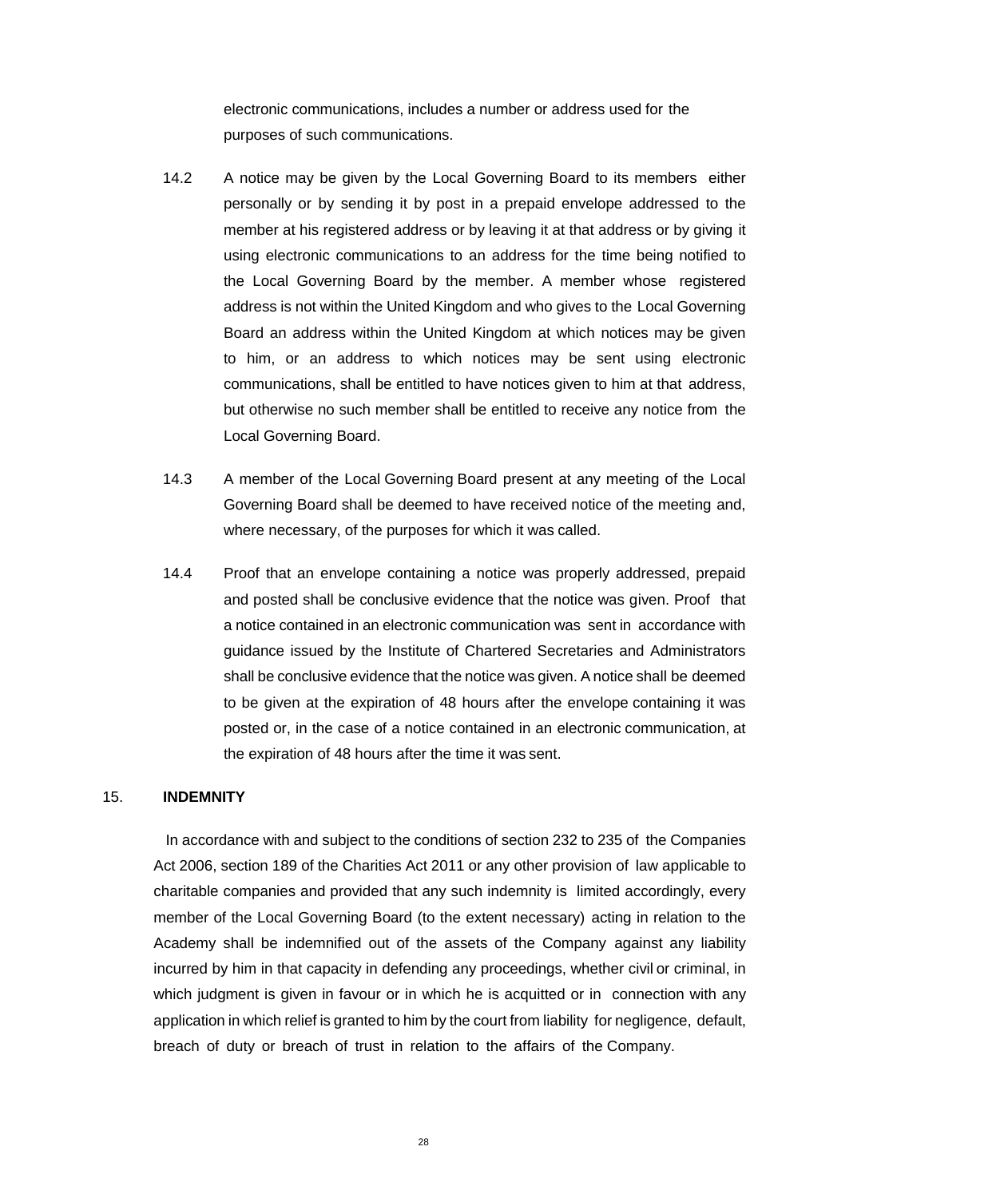### **APPENDIX ONE**

# **THE GOVERNING BODY OF** *ENTER NAME OF SCHOOL*

**Name of Academy** 

**Address of Academy**

**Nature of Academy**

**Local Authority**

**Details of any formal collaboration with another school**

**Composition of the Governing Body**

### **Derogations from the Scheme of Delegation**

None.

# **Members of the Local Governing Board**

- 1. The number of people who shall sit on the Local Governing Board shall be not less than three but, unless otherwise determined by the Directors, shall not be subject to any maximum.
	- 1.1.1 The Local Governing Board shall have the following members:
		- 1.1.1.1 1 Trust Representative who is also a Director;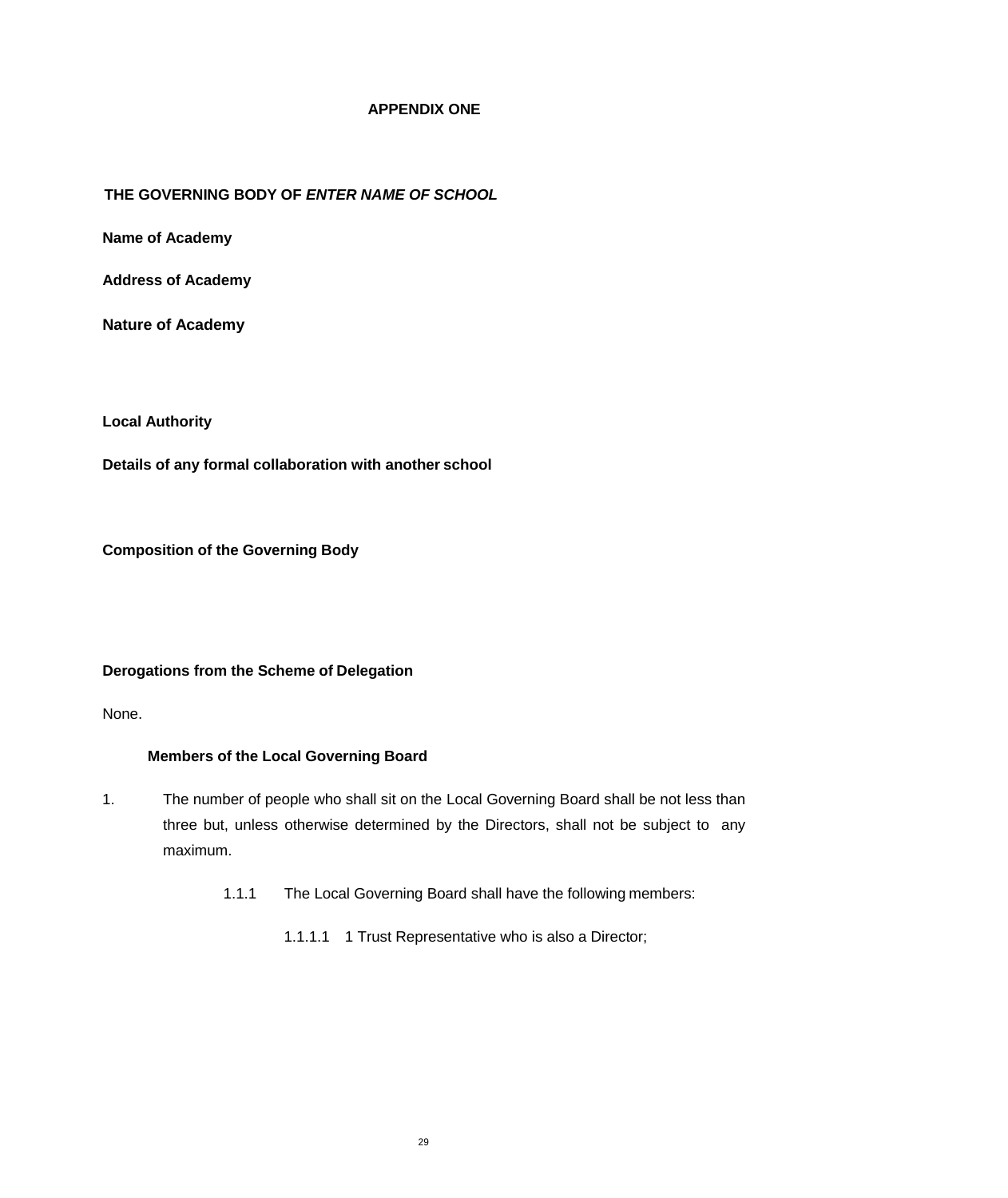- 1.1.1.2 2 staff members, appointed under clause 1.2.2;
- 1.1.1.3 2 parent members elected or appointed under clause 1.2.5;
- 1.1.1.4 the head teacher of the Academy (the "Head Teacher");
- 1.1.1.5 Between 4 and 8 members appointed by the Trust as foundation members pursuant to clause 1.2.12 the number of whom shall at all times exceed the number of other members serving on the Local Governing Board (including any coopted members) by at least 2;
- 1.1.2 The Local Governing Board may also have co-opted members appointed under clause 1.3.

#### 1.2 **Appointment of members of the Local Governing Board**

- 1.2.1 Not used.
- 1.2.2 The Local Governing Board may appoint persons who are employed at the Academy to serve on the Local Governing Board through such process as they may determine, provided that the total number of such persons (including the Head Teacher) does not exceed one third of the total number of persons on the Local Governing Board. The positions held by those employed at the Academy (e.g. teaching and non teaching) may be taken into account when considering appointments.
- 1.2.3 Unless the Directors agree otherwise, in appointing persons to serve on the Local Governing Board who are employed at the Academy the Local Governing Board shall invite nominations from all staff employed under a contract of employment (excluding the Head Teacher) and, where there are any contested posts, shall hold an election by a secret ballot. All arrangements for the calling and the conduct of the election and resolution of questions as to whether any person is an eligible candidate shall be determined by the Local Governing Board.
- 1.2.4 The Head Teacher shall be an ex officio member of the Local Governing Board.
- 1.2.5 Subject to clause 1.2.9, the parent members of the Local Governing Board shall be elected by parents of registered pupils at the Academy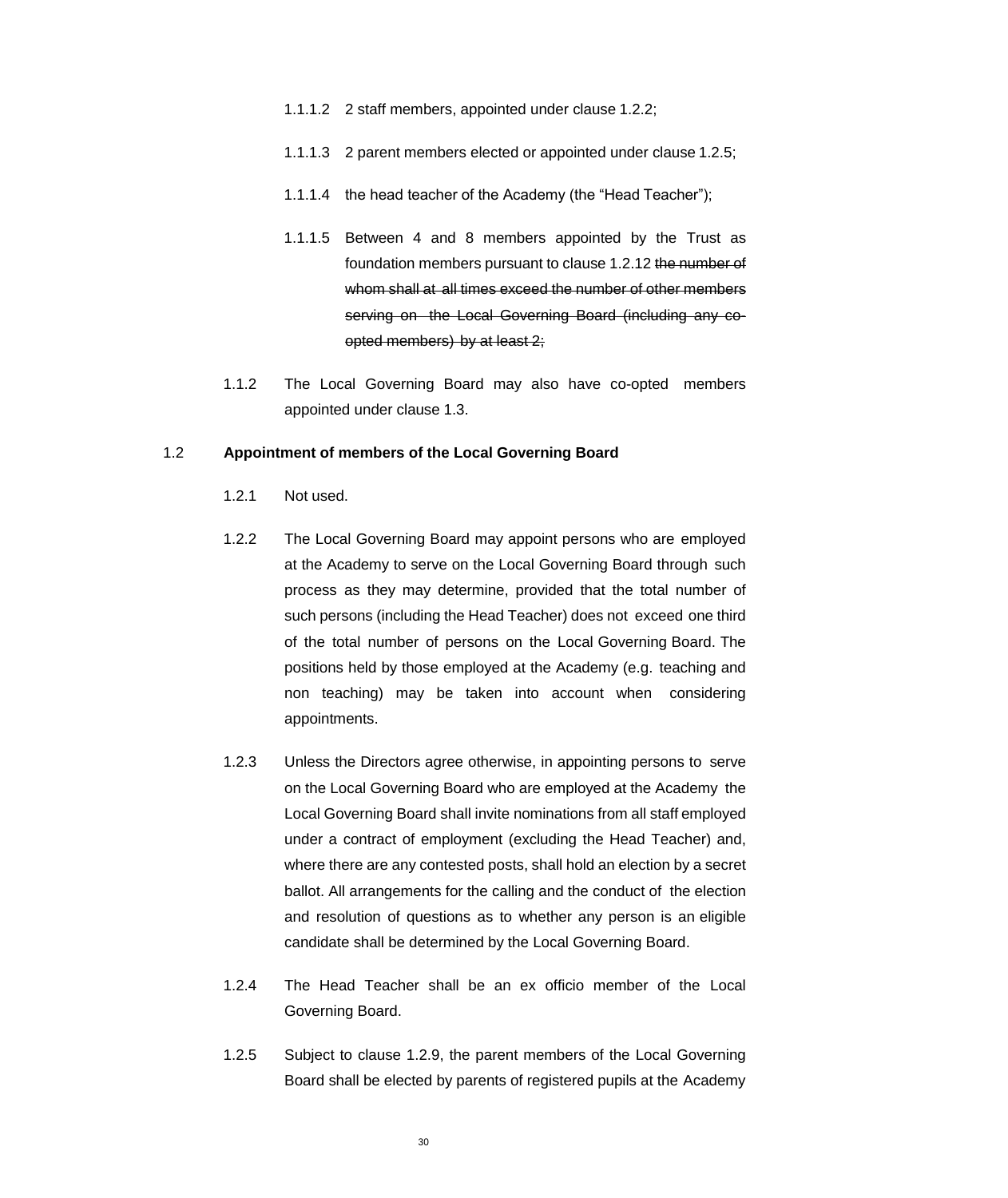and each parent member must be a parent of a pupil at the Academy at the time when he or she is elected.

- 1.2.6 The Local Governing Board shall make all necessary arrangements for, and determine all other matters relating to, an election of the parent members of the Local Governing Board, including any question of whether a person is a parent of a registered pupil at the Academy. Any election of persons who are to be the parent members of the Local Governing Board which is contested shall be held by secret ballot.
- 1.2.7 The arrangements made for the election of the parent members of the Local Governing Board shall provide for every person who is entitled to vote in the election to have an opportunity to do so by post or, if he prefers, by having his ballot paper returned to the Academy by a registered pupil at the Academy.
- 1.2.8 Where a vacancy for a parent member of the Local Governing Board is required to be filled by election, the Local Governing Board shall take such steps as are reasonably practical to secure that every person who is known to them to be a parent of a registered pupil at the Academy is informed of the vacancy and that it is required to be filled by election, informed that he is entitled to stand as a candidate, and vote at the election, and given an opportunity to do so.
- 1.2.9 The number of parent members of the Local Governing Board required shall be made up by persons appointed by the Local Governing Board if the number of parents standing for election is less than the number of vacancies.
- 1.2.10 In appointing a person to be a parent member of the Local Governing Board pursuant to clause 1.2.9, the Local Governing Board shall appoint a person who is the parent of a registered pupil at the Academy; or where it is not reasonably practical to do so, a person who is the parent of a child of compulsory school age.